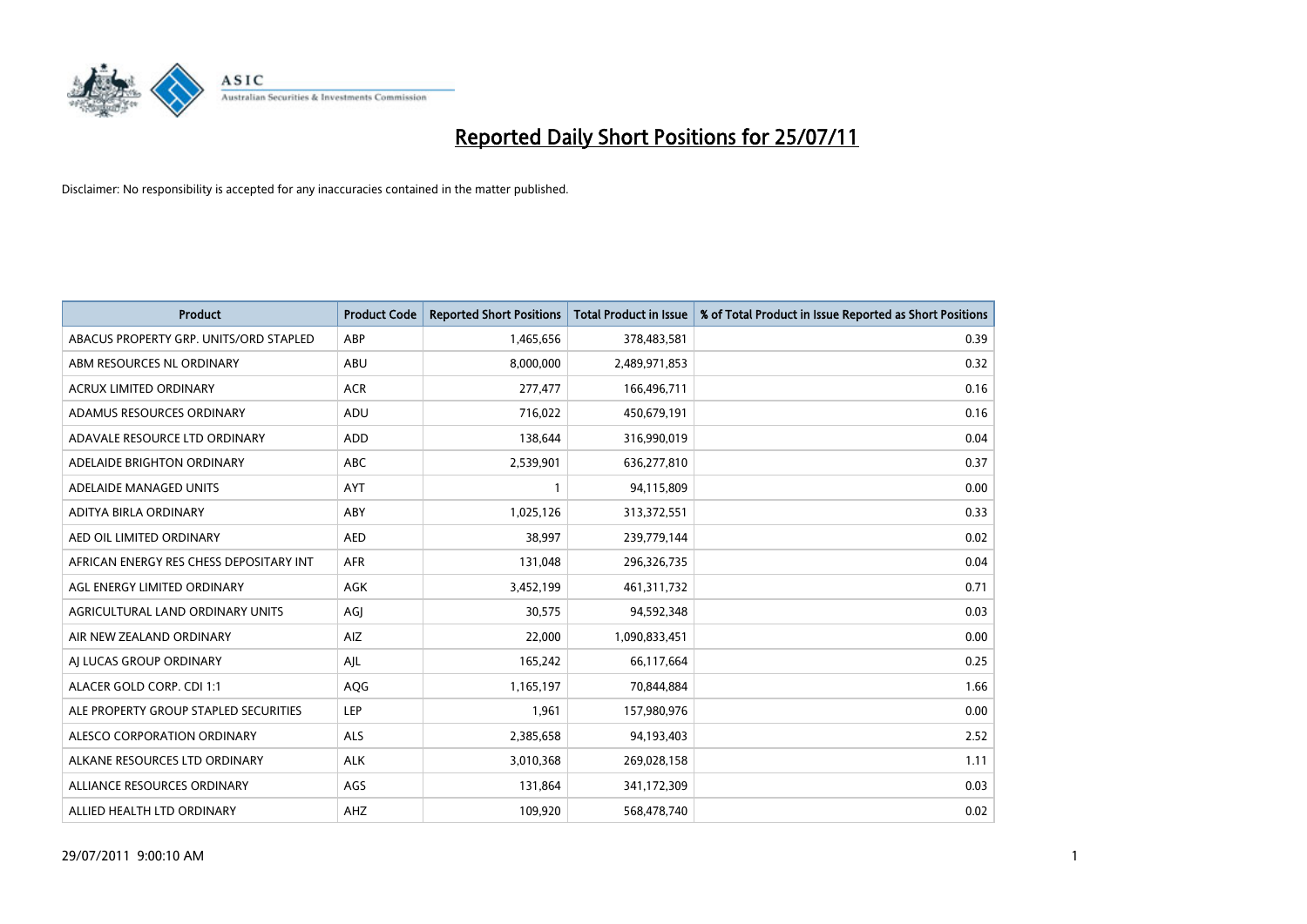

| <b>Product</b>                          | <b>Product Code</b> | <b>Reported Short Positions</b> | <b>Total Product in Issue</b> | % of Total Product in Issue Reported as Short Positions |
|-----------------------------------------|---------------------|---------------------------------|-------------------------------|---------------------------------------------------------|
| ALTONA MINING LTD ORDINARY              | <b>AOH</b>          | 600,001                         | 518,687,704                   | 0.12                                                    |
| ALUMINA LIMITED ORDINARY                | <b>AWC</b>          | 25,099,254                      | 2,440,196,187                 | 1.00                                                    |
| AMADEUS ENERGY ORDINARY                 | AMU                 | 745,537                         | 292,723,471                   | 0.26                                                    |
| AMALGAMATED HOLDINGS ORDINARY           | AHD                 | 3,002                           | 157,471,848                   | 0.00                                                    |
| AMCOR LIMITED ORDINARY                  | <b>AMC</b>          | 10,057,000                      | 1,227,469,819                 | 0.80                                                    |
| AMP LIMITED ORDINARY                    | AMP                 | 9,951,678                       | 2,811,693,913                 | 0.34                                                    |
| AMPELLA MINING ORDINARY                 | <b>AMX</b>          | 730.761                         | 204,885,108                   | 0.36                                                    |
| ANSELL LIMITED ORDINARY                 | <b>ANN</b>          | 3,274,055                       | 133,011,550                   | 2.46                                                    |
| ANTARES ENERGY LTD ORDINARY             | <b>AZZ</b>          | 76,232                          | 268,479,139                   | 0.03                                                    |
| ANZ BANKING GRP LTD ORDINARY            | ANZ                 | 8,941,504                       | 2,628,863,651                 | 0.31                                                    |
| APA GROUP STAPLED SECURITIES            | <b>APA</b>          | 10,524,379                      | 634,116,029                   | 1.65                                                    |
| APEX MINERALS NL ORDINARY               | <b>AXM</b>          | 885.146                         | 5,550,243,713                 | 0.02                                                    |
| APN EUROPEAN RETAIL UNITS STAPLED SEC.  | <b>AEZ</b>          | 11,832                          | 544,910,660                   | 0.00                                                    |
| APN NEWS & MEDIA ORDINARY               | <b>APN</b>          | 26,179,421                      | 618,568,292                   | 4.23                                                    |
| AQUARIUS PLATINUM. ORDINARY             | <b>AOP</b>          | 3,936,172                       | 470,167,206                   | 0.83                                                    |
| AQUILA RESOURCES ORDINARY               | <b>AQA</b>          | 4,912,967                       | 374,368,499                   | 1.31                                                    |
| ARAFURA RESOURCE LTD ORDINARY           | <b>ARU</b>          | 5,745,576                       | 367,980,342                   | 1.55                                                    |
| ARB CORPORATION ORDINARY                | ARP                 | 30,569                          | 72,481,302                    | 0.04                                                    |
| ARDENT LEISURE GROUP STAPLED SECURITIES | AAD                 | 1,196,263                       | 318,147,978                   | 0.36                                                    |
| ARISTOCRAT LEISURE ORDINARY             | <b>ALL</b>          | 28,372,984                      | 536,480,307                   | 5.31                                                    |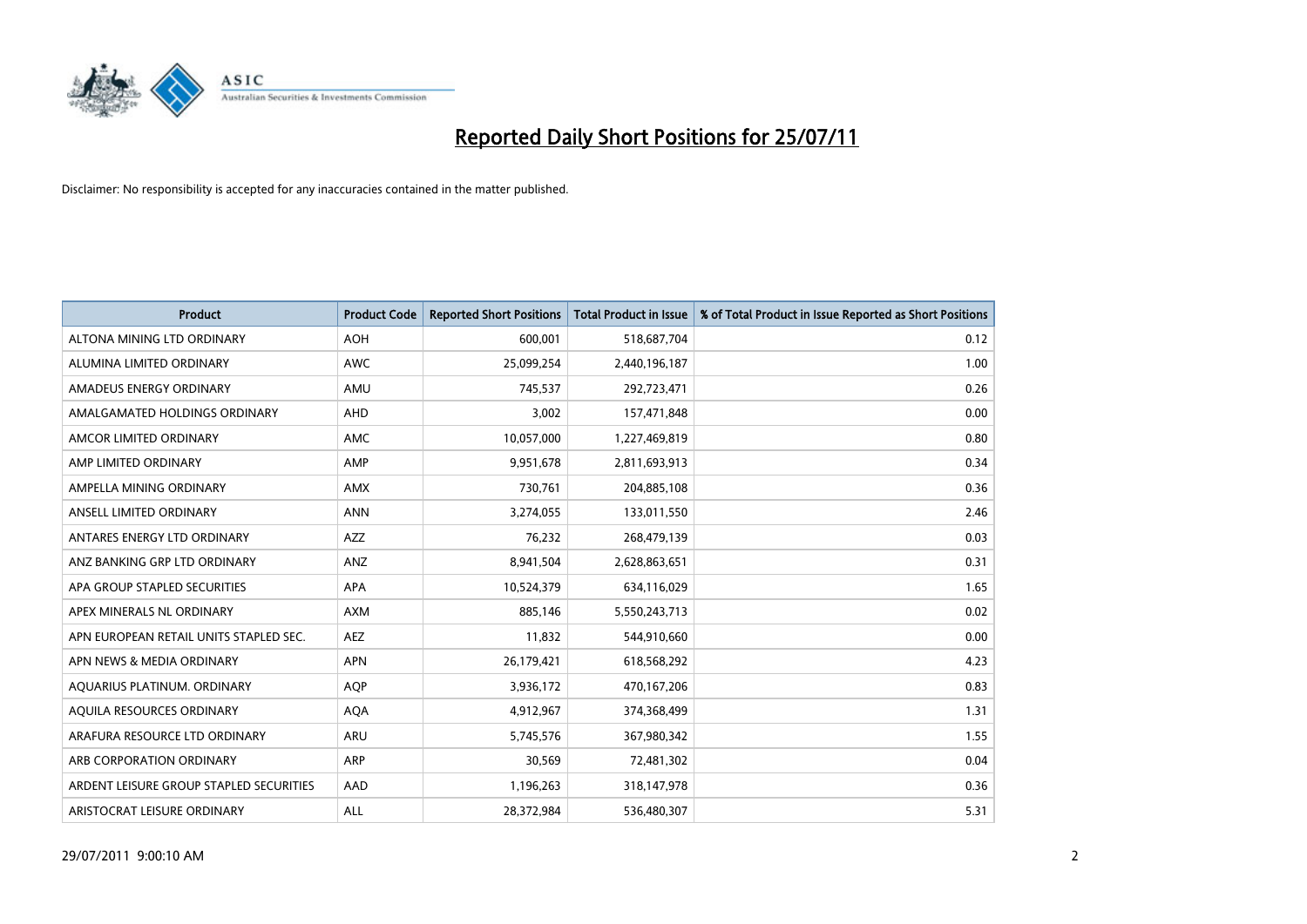

| <b>Product</b>                          | <b>Product Code</b> | <b>Reported Short Positions</b> | <b>Total Product in Issue</b> | % of Total Product in Issue Reported as Short Positions |
|-----------------------------------------|---------------------|---------------------------------|-------------------------------|---------------------------------------------------------|
| ASCIANO LIMITED ORDINARY                | <b>AIO</b>          | 20,808,815                      | 2,926,103,883                 | 0.71                                                    |
| ASG GROUP LIMITED ORDINARY              | ASZ                 | 124,644                         | 169,117,796                   | 0.07                                                    |
| ASPEN GROUP ORD/UNITS STAPLED           | <b>APZ</b>          | 1,083,485                       | 579,826,041                   | 0.19                                                    |
| ASPIRE MINING LTD ORDINARY              | <b>AKM</b>          | 302,467                         | 539,971,483                   | 0.05                                                    |
| <b>ASTON RES LTD ORDINARY</b>           | <b>AZT</b>          | 351,748                         | 204,527,604                   | 0.15                                                    |
| ASTRO JAP PROP GROUP STAPLED SECURITIES | AJA                 | 27,287                          | 58,445,002                    | 0.05                                                    |
| ASX LIMITED ORDINARY                    | <b>ASX</b>          | 1,560,864                       | 175,136,729                   | 0.88                                                    |
| ATLANTIC LIMITED ORDINARY               | ATI                 | 30,575                          | 113,691,216                   | 0.03                                                    |
| ATLAS IRON LIMITED ORDINARY             | <b>AGO</b>          | 9,029,782                       | 825,966,142                   | 1.08                                                    |
| <b>AURORA OIL &amp; GAS ORDINARY</b>    | <b>AUT</b>          | 3,618,163                       | 409,865,343                   | 0.87                                                    |
| AUSDRILL LIMITED ORDINARY               | <b>ASL</b>          | 95,209                          | 301,452,517                   | 0.04                                                    |
| AUSENCO LIMITED ORDINARY                | <b>AAX</b>          | 1,253,113                       | 122,987,022                   | 1.01                                                    |
| AUSGOLD LIMITED ORDINARY                | <b>AUC</b>          | 40,000                          | 75,703,983                    | 0.05                                                    |
| <b>AUSTAL LIMITED ORDINARY</b>          | ASB                 | 246,717                         | 188,069,638                   | 0.14                                                    |
| <b>AUSTAR UNITED ORDINARY</b>           | <b>AUN</b>          | 3,134,058                       | 1,271,505,737                 | 0.24                                                    |
| AUSTBROKERS HOLDINGS ORDINARY           | <b>AUB</b>          | 507                             | 54,658,736                    | 0.00                                                    |
| AUSTIN ENGINEERING ORDINARY             | ANG                 | 144,240                         | 71,864,403                    | 0.19                                                    |
| <b>AUSTRALAND ASSETS ASSETS</b>         | AAZPB               | 1,168                           | 2,750,000                     | 0.04                                                    |
| AUSTRALAND PROPERTY STAPLED SECURITY    | <b>ALZ</b>          | 729,026                         | 576,846,597                   | 0.13                                                    |
| AUSTRALIAN AGRICULT. ORDINARY           | AAC                 | 1,347,503                       | 311,968,824                   | 0.43                                                    |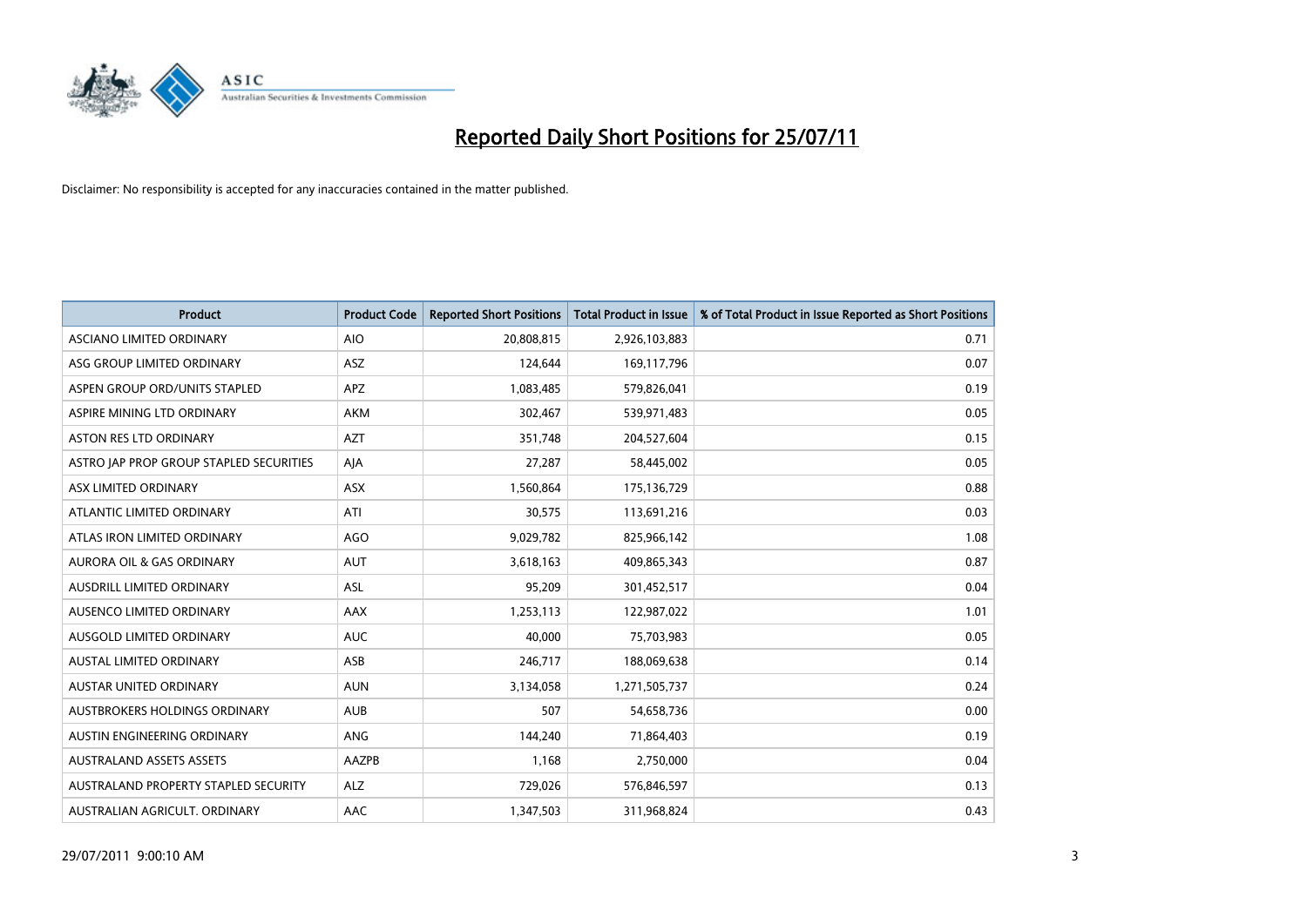

| <b>Product</b>                       | <b>Product Code</b> | <b>Reported Short Positions</b> | <b>Total Product in Issue</b> | % of Total Product in Issue Reported as Short Positions |
|--------------------------------------|---------------------|---------------------------------|-------------------------------|---------------------------------------------------------|
| <b>AUSTRALIAN EDUCATION UNITS</b>    | <b>AEU</b>          | 625,000                         | 175,465,397                   | 0.36                                                    |
| AUSTRALIAN INFRASTR. UNITS/ORDINARY  | <b>AIX</b>          | 1,788,832                       | 620,733,944                   | 0.27                                                    |
| AUSTRALIAN MINES LTD ORDINARY        | <b>AUZ</b>          | 1,400,000                       | 576,910,315                   | 0.24                                                    |
| AUSTRALIAN PHARM. ORDINARY           | API                 | 872,748                         | 488,115,883                   | 0.17                                                    |
| AUTOMOTIVE HOLDINGS ORDINARY         | <b>AHE</b>          | 6,754                           | 260,579,682                   | 0.00                                                    |
| AVEXA LIMITED ORDINARY               | <b>AVX</b>          | 243,657                         | 847,688,779                   | 0.03                                                    |
| AWE LIMITED ORDINARY                 | AWE                 | 5,015,419                       | 521,871,941                   | 0.96                                                    |
| AZUMAH RESOURCES ORDINARY            | <b>AZM</b>          | 243,919                         | 281,650,356                   | 0.09                                                    |
| BANDANNA ENERGY ORDINARY             | <b>BND</b>          | 933,925                         | 427,175,482                   | 0.21                                                    |
| BANK OF QUEENSLAND. ORDINARY         | <b>BOO</b>          | 4,973,305                       | 225,369,547                   | 2.18                                                    |
| <b>BASE RES LIMITED ORDINARY</b>     | <b>BSE</b>          | 702,000                         | 165,341,114                   | 0.42                                                    |
| <b>BATHURST RESOURCES ORDINARY</b>   | <b>BTU</b>          | 5,836,148                       | 667,907,997                   | 0.87                                                    |
| <b>BAUXITE RESOURCE LTD ORDINARY</b> | <b>BAU</b>          | 111,797                         | 235,379,896                   | 0.05                                                    |
| <b>BC IRON LIMITED ORDINARY</b>      | <b>BCI</b>          | 185,567                         | 94,381,000                    | 0.20                                                    |
| BEACH ENERGY LIMITED ORDINARY        | <b>BPT</b>          | 3,902,100                       | 1,103,127,711                 | 0.34                                                    |
| BEADELL RESOURCE LTD ORDINARY        | <b>BDR</b>          | 1,224,758                       | 657,906,946                   | 0.18                                                    |
| BENDIGO AND ADELAIDE ORDINARY        | <b>BEN</b>          | 6,297,647                       | 360,301,182                   | 1.73                                                    |
| BERKELEY RESOURCES ORDINARY          | <b>BKY</b>          | 666,711                         | 174,298,273                   | 0.37                                                    |
| BETASHARES ASX RES ETF UNITS         | <b>ORE</b>          | 158,220                         | 4,519,432                     | 3.50                                                    |
| <b>BHP BILLITON LIMITED ORDINARY</b> | <b>BHP</b>          | 37,251,368                      | 3,211,496,105                 | 1.14                                                    |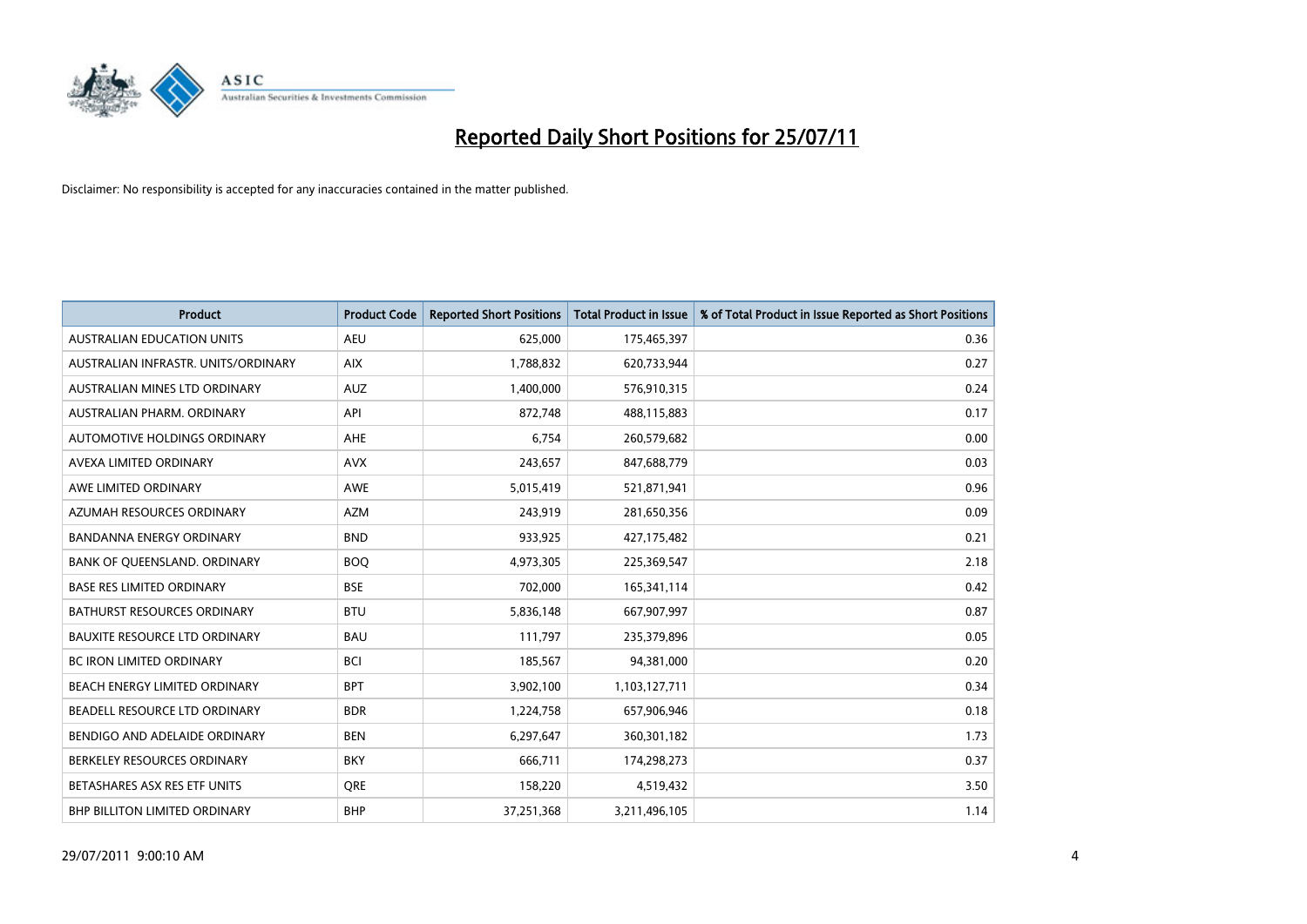

| <b>Product</b>                       | <b>Product Code</b> | <b>Reported Short Positions</b> | <b>Total Product in Issue</b> | % of Total Product in Issue Reported as Short Positions |
|--------------------------------------|---------------------|---------------------------------|-------------------------------|---------------------------------------------------------|
| <b>BILLABONG ORDINARY</b>            | <b>BBG</b>          | 19,765,931                      | 254,037,587                   | 7.79                                                    |
| <b>BIOTA HOLDINGS ORDINARY</b>       | <b>BTA</b>          | 2,138,306                       | 181,417,556                   | 1.17                                                    |
| <b>BISALLOY STEEL ORDINARY</b>       | <b>BIS</b>          | 84.480                          | 216,455,965                   | 0.04                                                    |
| BKI INVESTMENT LTD ORDINARY          | BKI                 | 508                             | 422,863,407                   | 0.00                                                    |
| <b>BLACKMORES LIMITED ORDINARY</b>   | <b>BKL</b>          | 9,800                           | 16,746,703                    | 0.06                                                    |
| <b>BLACKTHORN RESOURCES ORDINARY</b> | <b>BTR</b>          | 35,848                          | 122,918,000                   | 0.03                                                    |
| <b>BLUESCOPE STEEL LTD ORDINARY</b>  | <b>BSL</b>          | 86,579,567                      | 1,842,207,385                 | 4.66                                                    |
| <b>BOART LONGYEAR ORDINARY</b>       | <b>BLY</b>          | 7,297,177                       | 461,163,412                   | 1.57                                                    |
| <b>BOOM LOGISTICS ORDINARY</b>       | <b>BOL</b>          | 337,999                         | 465,011,147                   | 0.07                                                    |
| BORAL LIMITED, ORDINARY              | <b>BLD</b>          | 39,627,825                      | 729,925,990                   | 5.44                                                    |
| BOTSWANA METALS LTD ORDINARY         | <b>BML</b>          | 7,000                           | 143,717,013                   | 0.00                                                    |
| <b>BOW ENERGY LIMITED ORDINARY</b>   | <b>BOW</b>          | 7,769,866                       | 350,517,229                   | 2.22                                                    |
| <b>BRADKEN LIMITED ORDINARY</b>      | <b>BKN</b>          | 1,250,051                       | 161,837,406                   | 0.77                                                    |
| <b>BRAMBLES LIMITED ORDINARY</b>     | <b>BXB</b>          | 18, 167, 243                    | 1,479,383,874                 | 1.20                                                    |
| <b>BREVILLE GROUP LTD ORDINARY</b>   | <b>BRG</b>          | 2,739                           | 129,995,322                   | 0.00                                                    |
| <b>BRICKWORKS LIMITED ORDINARY</b>   | <b>BKW</b>          | 39,070                          | 147,567,333                   | 0.03                                                    |
| <b>BROCKMAN RESOURCES ORDINARY</b>   | <b>BRM</b>          | 75,497                          | 144,803,151                   | 0.05                                                    |
| BT INVESTMENT MNGMNT ORDINARY        | <b>BTT</b>          | 632,512                         | 160,000,000                   | 0.39                                                    |
| <b>BURU ENERGY ORDINARY</b>          | <b>BRU</b>          | 5,233,251                       | 182,840,549                   | 2.87                                                    |
| <b>BWP TRUST ORDINARY UNITS</b>      | <b>BWP</b>          | 1,013,957                       | 520,012,793                   | 0.19                                                    |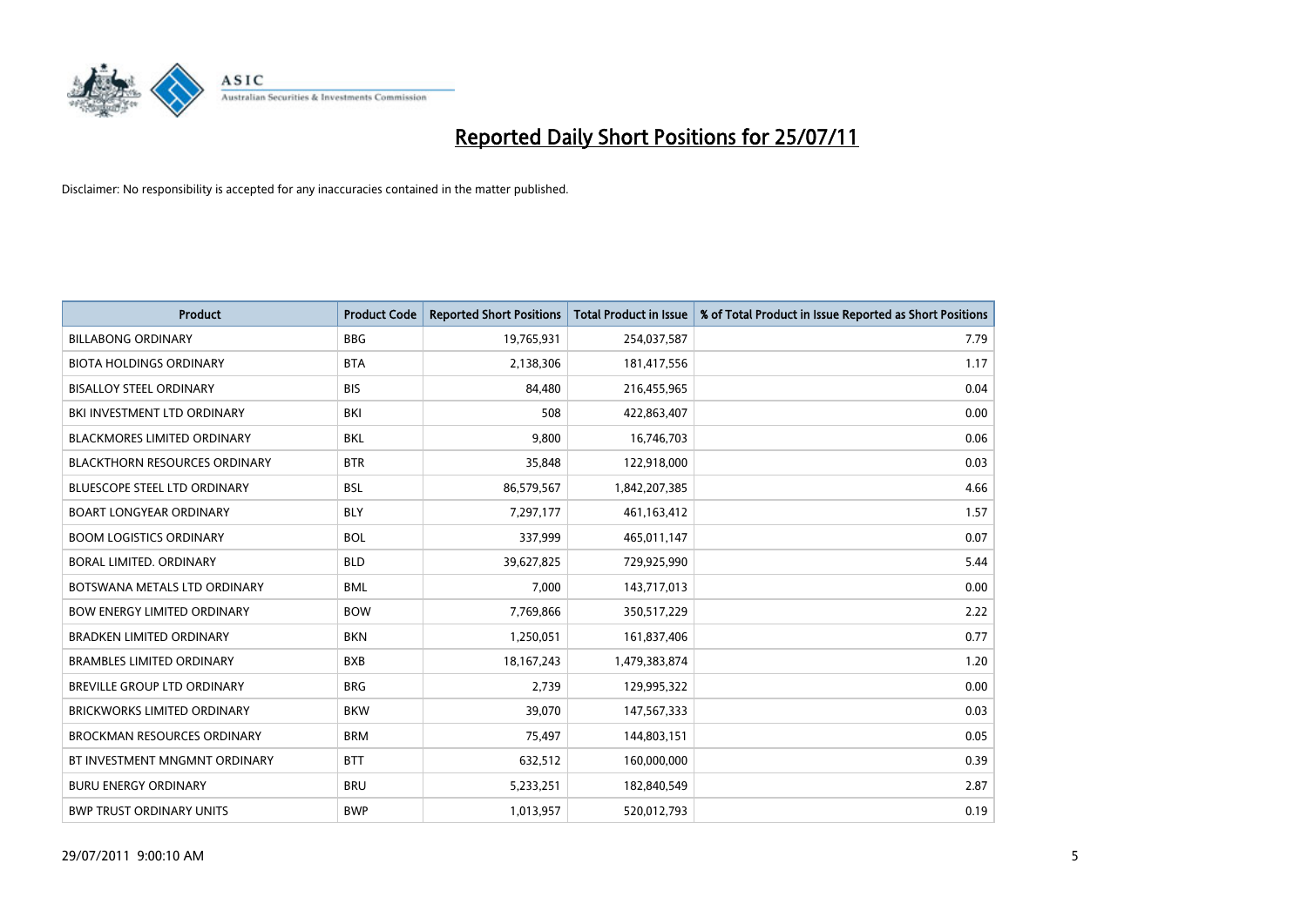

| <b>Product</b>                                | <b>Product Code</b> | <b>Reported Short Positions</b> | <b>Total Product in Issue</b> | % of Total Product in Issue Reported as Short Positions |
|-----------------------------------------------|---------------------|---------------------------------|-------------------------------|---------------------------------------------------------|
| <b>CABCHARGE AUSTRALIA ORDINARY</b>           | CAB                 | 762,036                         | 120,437,014                   | 0.61                                                    |
| CALTEX AUSTRALIA ORDINARY                     | <b>CTX</b>          | 6,078,999                       | 270,000,000                   | 2.21                                                    |
| <b>CAMPBELL BROTHERS ORDINARY</b>             | <b>CPB</b>          | 110,782                         | 67,503,411                    | 0.17                                                    |
| CAPE LAMBERT RES LTD ORDINARY                 | <b>CFE</b>          | 1,548,569                       | 626,299,603                   | 0.24                                                    |
| <b>CARBON ENERGY ORDINARY</b>                 | <b>CNX</b>          | 1,923,506                       | 698,517,858                   | 0.26                                                    |
| <b>CARDNO LIMITED ORDINARY</b>                | CDD                 | 110,417                         | 109,443,594                   | 0.10                                                    |
| CARNARVON PETROLEUM ORDINARY                  | <b>CVN</b>          | 2,753,749                       | 690,320,634                   | 0.39                                                    |
| <b>CARNEGIE WAVE ENERGY ORDINARY</b>          | <b>CWE</b>          | 83,000                          | 899,087,627                   | 0.01                                                    |
| CARPATHIAN RESOURCES ORDINARY                 | <b>CPN</b>          | 75,000                          | 265,533,501                   | 0.03                                                    |
| CARPENTARIA EXP. LTD ORDINARY                 | CAP                 | 9.777                           | 98,741,301                    | 0.01                                                    |
| CARSALES.COM LTD ORDINARY                     | <b>CRZ</b>          | 11,176,353                      | 233,679,722                   | 4.79                                                    |
| CASH CONVERTERS ORD/DIV ACCESS                | CCV                 | 181,712                         | 379,761,025                   | 0.04                                                    |
| <b>CASPIAN OIL &amp; GAS ORDINARY</b>         | <b>CIG</b>          | 50.000                          | 1,331,500,513                 | 0.00                                                    |
| CATALPA RESOURCES ORDINARY                    | CAH                 | 171.697                         | 178,095,822                   | 0.08                                                    |
| <b>CEC GROUP LIMITED ORDINARY</b>             | <b>CEG</b>          | 1,750                           | 79,662,662                    | 0.00                                                    |
| <b>CELLNET GROUP ORDINARY</b>                 | <b>CLT</b>          | 1,342                           | 61,286,754                    | 0.00                                                    |
| CENTRAL PETROLEUM ORDINARY                    | <b>CTP</b>          | 11,455                          | 982,298,842                   | 0.00                                                    |
| <b>CENTRO PROPERTIES UNITS/ORD STAPLED</b>    | <b>CNP</b>          | 6,692                           | 972,414,514                   | 0.00                                                    |
| <b>CENTRO RETAIL GROUP STAPLED SECURITIES</b> | <b>CER</b>          | 684,826                         | 2,286,399,424                 | 0.02                                                    |
| <b>CERAMIC FUEL CELLS ORDINARY</b>            | CFU                 | 1,288,514                       | 1,201,353,566                 | 0.10                                                    |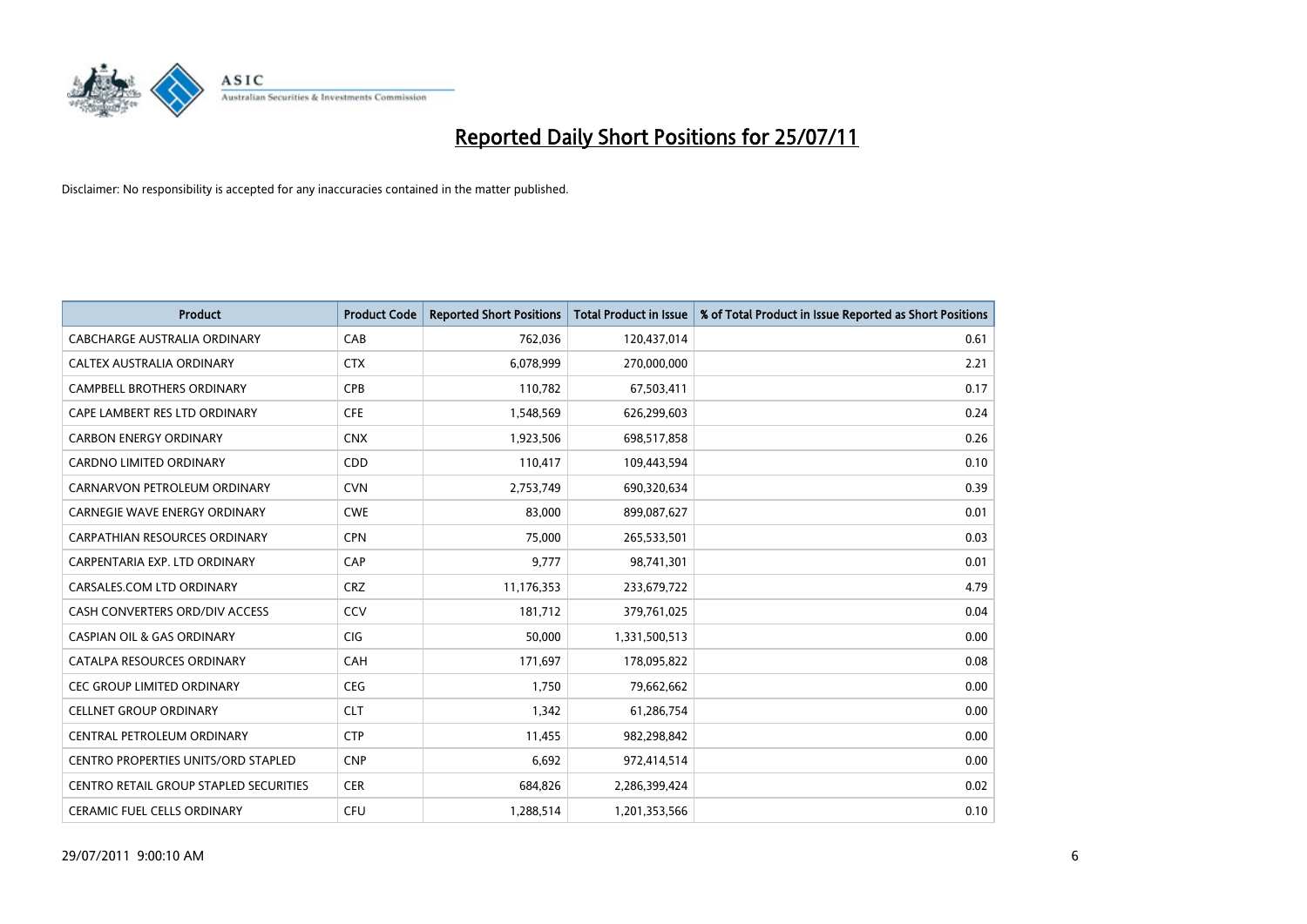

| <b>Product</b>                           | <b>Product Code</b> | <b>Reported Short Positions</b> | <b>Total Product in Issue</b> | % of Total Product in Issue Reported as Short Positions |
|------------------------------------------|---------------------|---------------------------------|-------------------------------|---------------------------------------------------------|
| <b>CERRO RESOURCES NL ORDINARY</b>       | CJO                 | 178,976                         | 748,268,606                   | 0.02                                                    |
| CFS RETAIL PROPERTY UNITS                | <b>CFX</b>          | 40,204,061                      | 2,839,591,911                 | 1.37                                                    |
| CGA MINING LIMITED ORDINARY              | <b>CGX</b>          | 78.700                          | 333,425,726                   | 0.02                                                    |
| CHALLENGER DIV.PRO. STAPLED UNITS        | <b>CDI</b>          | 131,273                         | 906,046,047                   | 0.01                                                    |
| <b>CHALLENGER INFRAST, STAPLED UNITS</b> | <b>CIF</b>          | 8,176                           | 316,223,785                   | 0.00                                                    |
| <b>CHALLENGER LIMITED ORDINARY</b>       | CGF                 | 7,327,164                       | 496,747,954                   | 1.46                                                    |
| CHANDLER MACLEOD LTD ORDINARY            | <b>CMG</b>          | 11,970                          | 466,466,720                   | 0.00                                                    |
| CHARTER HALL GROUP STAPLED US PROHIBIT.  | <b>CHC</b>          | 1,273,621                       | 307,866,815                   | 0.40                                                    |
| <b>CHARTER HALL OFFICE UNIT</b>          | CQ <sub>O</sub>     | 1,731,816                       | 493,319,730                   | 0.36                                                    |
| <b>CHARTER HALL RETAIL UNITS</b>         | <b>CQR</b>          | 405,007                         | 302,162,079                   | 0.13                                                    |
| CITIGOLD CORP LTD ORDINARY               | <b>CTO</b>          | 2,059,217                       | 1,105,078,301                 | 0.18                                                    |
| <b>CLARIUS GRP LTD ORDINARY</b>          | <b>CND</b>          | 192,612                         | 88,161,315                    | 0.22                                                    |
| CLINUVEL PHARMACEUT, ORDINARY            | <b>CUV</b>          | 4,127                           | 30,381,706                    | 0.01                                                    |
| <b>CLOUGH LIMITED ORDINARY</b>           | <b>CLO</b>          | 144,958                         | 769,801,269                   | 0.02                                                    |
| <b>CO2 GROUP LIMITED ORDINARY</b>        | COZ                 | 671,085                         | 279,457,526                   | 0.24                                                    |
| <b>COAL &amp; ALLIED ORDINARY</b>        | <b>CNA</b>          | 25,281                          | 86,584,735                    | 0.02                                                    |
| COAL OF AFRICA LTD ORDINARY              | <b>CZA</b>          | 700,498                         | 531,139,661                   | 0.13                                                    |
| COALSPUR MINES LTD ORDINARY              | <b>CPL</b>          | 1,167,985                       | 579,768,744                   | 0.18                                                    |
| <b>COALWORKS LIMITED ORDINARY</b>        | <b>CWK</b>          | 3,040,809                       | 149,088,955                   | 2.04                                                    |
| COCA-COLA AMATIL ORDINARY                | <b>CCL</b>          | 6,939,111                       | 758,028,446                   | 0.89                                                    |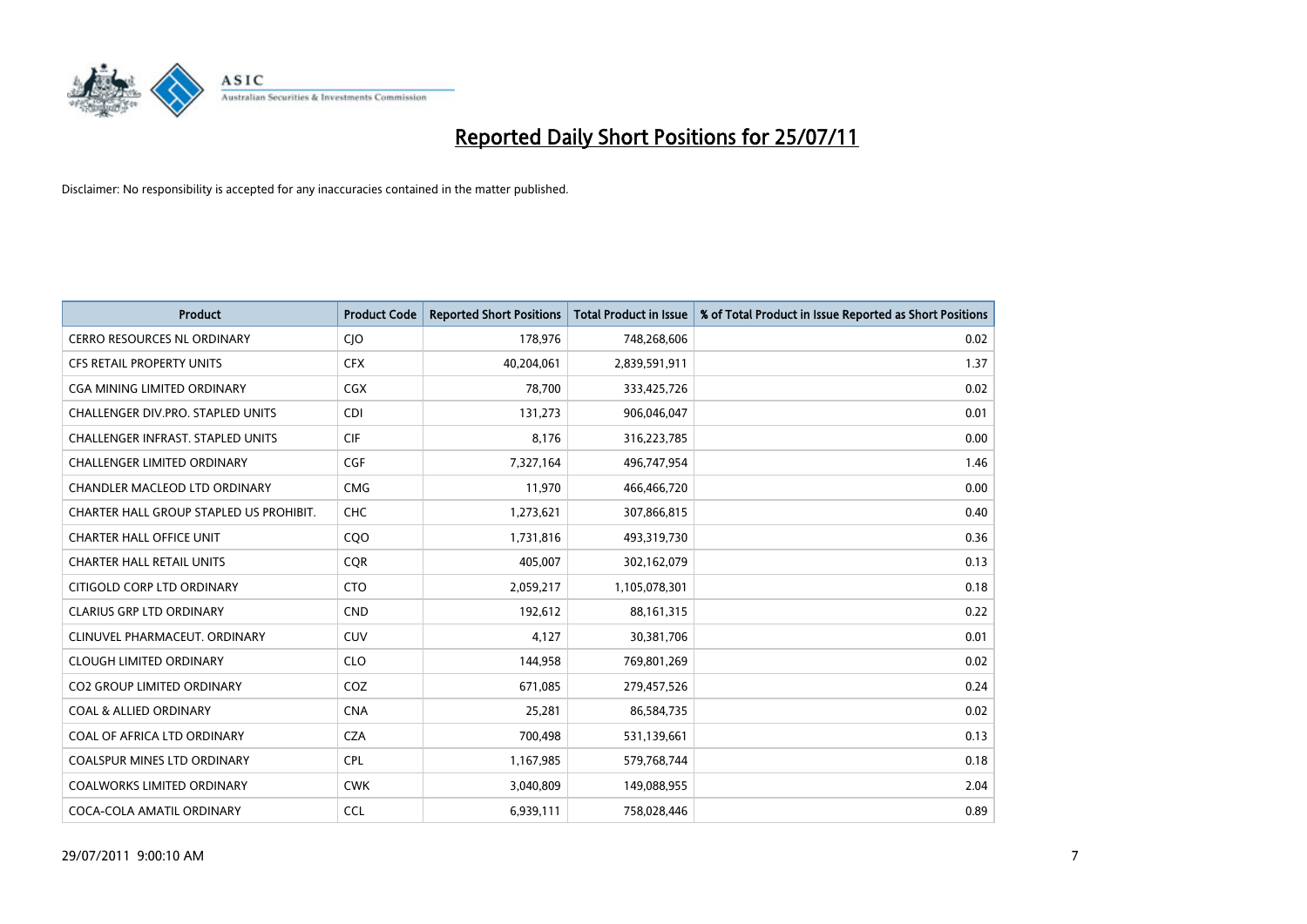

| <b>Product</b>                          | <b>Product Code</b> | <b>Reported Short Positions</b> | <b>Total Product in Issue</b> | % of Total Product in Issue Reported as Short Positions |
|-----------------------------------------|---------------------|---------------------------------|-------------------------------|---------------------------------------------------------|
| <b>COCHLEAR LIMITED ORDINARY</b>        | <b>COH</b>          | 1,288,057                       | 56,745,023                    | 2.25                                                    |
| <b>COCKATOO COAL ORDINARY</b>           | <b>COK</b>          | 6,291,344                       | 1,016,096,908                 | 0.63                                                    |
| <b>COFFEY INTERNATIONAL ORDINARY</b>    | <b>COF</b>          | 57,579                          | 134,066,081                   | 0.04                                                    |
| <b>COKAL LTD ORDINARY</b>               | <b>CKA</b>          | 392,815                         | 128,585,735                   | 0.31                                                    |
| COMMONWEALTH BANK, ORDINARY             | <b>CBA</b>          | 25,331,472                      | 1,558,647,244                 | 1.57                                                    |
| COMMONWEALTH PROP ORDINARY UNITS        | <b>CPA</b>          | 40,432,437                      | 2,449,599,711                 | 1.67                                                    |
| <b>COMPASS RESOURCES ORDINARY</b>       | <b>CMR</b>          | 160,952                         | 147,402,920                   | 0.11                                                    |
| <b>COMPUTERSHARE LTD ORDINARY</b>       | <b>CPU</b>          | 3,353,355                       | 555,664,059                   | 0.58                                                    |
| <b>CONNECTEAST GROUP STAPLED</b>        | <b>CEU</b>          | 19,106,489                      | 3,940,145,951                 | 0.49                                                    |
| <b>CONOUEST MINING ORDINARY</b>         | <b>COT</b>          | 545,910                         | 583,241,478                   | 0.08                                                    |
| CONSOLIDATED MEDIA, ORDINARY            | <b>CMI</b>          | 3,358,205                       | 561,834,996                   | 0.59                                                    |
| CONTANGO MICROCAP ORDINARY              | <b>CTN</b>          | 7,500                           | 146,423,793                   | 0.01                                                    |
| CONTINENTAL COAL LTD ORDINARY           | CCC                 | 739,375                         | 2,415,170,317                 | 0.03                                                    |
| <b>COOPER ENERGY LTD ORDINARY</b>       | <b>COE</b>          | 89,539                          | 292,576,001                   | 0.03                                                    |
| <b>COPPER STRIKE LTD ORDINARY</b>       | <b>CSE</b>          | 714                             | 129,455,571                   | 0.00                                                    |
| <b>CORDLIFE LIMITED ORDINARY</b>        | CBB                 |                                 | 150,887,354                   | 0.00                                                    |
| <b>COUNT FINANCIAL ORDINARY</b>         | COU                 | 628,219                         | 262,247,830                   | 0.24                                                    |
| <b>CROMWELL PROP STAPLED SECURITIES</b> | <b>CMW</b>          | 86,135                          | 964,737,315                   | 0.01                                                    |
| <b>CROWN LIMITED ORDINARY</b>           | <b>CWN</b>          | 2,618,510                       | 754,131,800                   | 0.32                                                    |
| <b>CSG LIMITED ORDINARY</b>             | CSV                 | 917,135                         | 282,567,499                   | 0.32                                                    |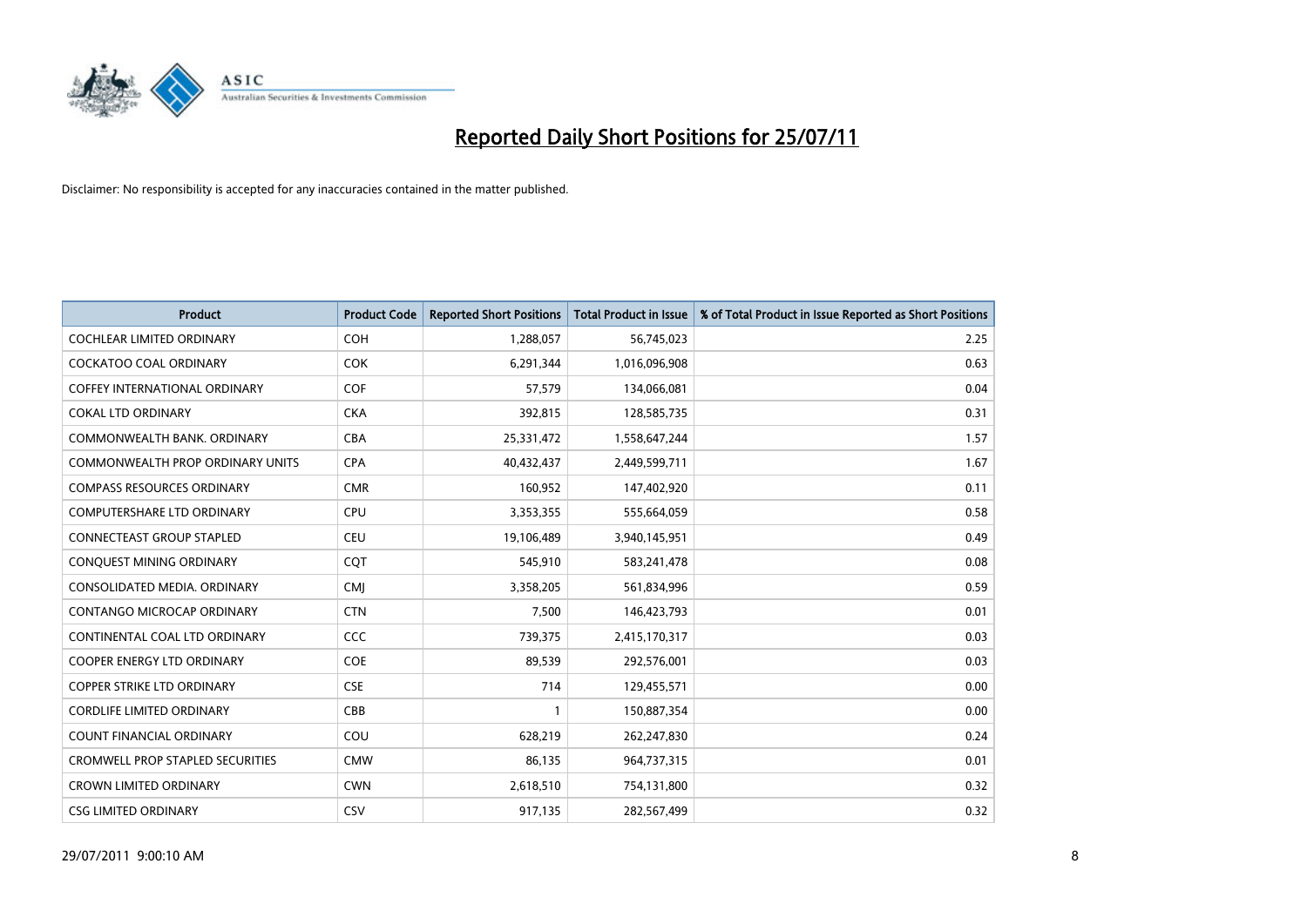

| <b>Product</b>                       | <b>Product Code</b> | <b>Reported Short Positions</b> | <b>Total Product in Issue</b> | % of Total Product in Issue Reported as Short Positions |
|--------------------------------------|---------------------|---------------------------------|-------------------------------|---------------------------------------------------------|
| <b>CSL LIMITED ORDINARY</b>          | <b>CSL</b>          | 7,611,778                       | 527,960,909                   | 1.40                                                    |
| <b>CSR LIMITED ORDINARY</b>          | <b>CSR</b>          | 14,337,805                      | 506,000,315                   | 2.84                                                    |
| <b>CUDECO LIMITED ORDINARY</b>       | <b>CDU</b>          | 1,316,338                       | 144,216,264                   | 0.91                                                    |
| <b>CUSTOMERS LIMITED ORDINARY</b>    | <b>CUS</b>          | 65,649                          | 134,869,357                   | 0.04                                                    |
| DART ENERGY LTD ORDINARY             | <b>DTE</b>          | 5,648,754                       | 720,674,545                   | 0.79                                                    |
| DAVID JONES LIMITED ORDINARY         | <b>DJS</b>          | 35,841,738                      | 520,751,395                   | 6.87                                                    |
| <b>DECMIL GROUP LIMITED ORDINARY</b> | <b>DCG</b>          | 100,816                         | 124,254,568                   | 0.08                                                    |
| DEEP YELLOW LIMITED ORDINARY         | <b>DYL</b>          | 76,669                          | 1,127,534,458                 | 0.01                                                    |
| DEVINE LIMITED ORDINARY              | <b>DVN</b>          | 1,000                           | 634,918,223                   | 0.00                                                    |
| DEXUS PROPERTY GROUP STAPLED UNITS   | <b>DXS</b>          | 45,506,381                      | 4,839,024,176                 | 0.92                                                    |
| DISCOVERY METALS LTD ORDINARY        | <b>DML</b>          | 7,244,587                       | 437,114,481                   | 1.66                                                    |
| DOMINO PIZZA ENTERPR ORDINARY        | <b>DMP</b>          | 250,903                         | 68,407,674                    | 0.37                                                    |
| DOWNER EDI LIMITED ORDINARY          | <b>DOW</b>          | 6,008,143                       | 429,100,296                   | 1.41                                                    |
| DUET GROUP STAPLED US PROHIBIT.      | <b>DUE</b>          | 1,595,760                       | 909,692,991                   | 0.17                                                    |
| DULUXGROUP LIMITED ORDINARY          | <b>DLX</b>          | 5,325,363                       | 367,456,259                   | 1.42                                                    |
| DWS ADVANCED ORDINARY                | <b>DWS</b>          | 127,126                         | 132,362,763                   | 0.10                                                    |
| <b>EASTERN STAR GAS ORDINARY</b>     | ESG                 | 3,328,320                       | 991,717,041                   | 0.34                                                    |
| ECHO ENTERTAINMENT ORDINARY          | <b>EGP</b>          | 1,333,047                       | 688,019,737                   | 0.19                                                    |
| <b>ELDERS LIMITED ORDINARY</b>       | <b>ELD</b>          | 19,955,253                      | 448,598,480                   | 4.42                                                    |
| ELDORADO GOLD CORP CDI 1:1           | EAU                 | 41,665                          | 11,658,431                    | 0.36                                                    |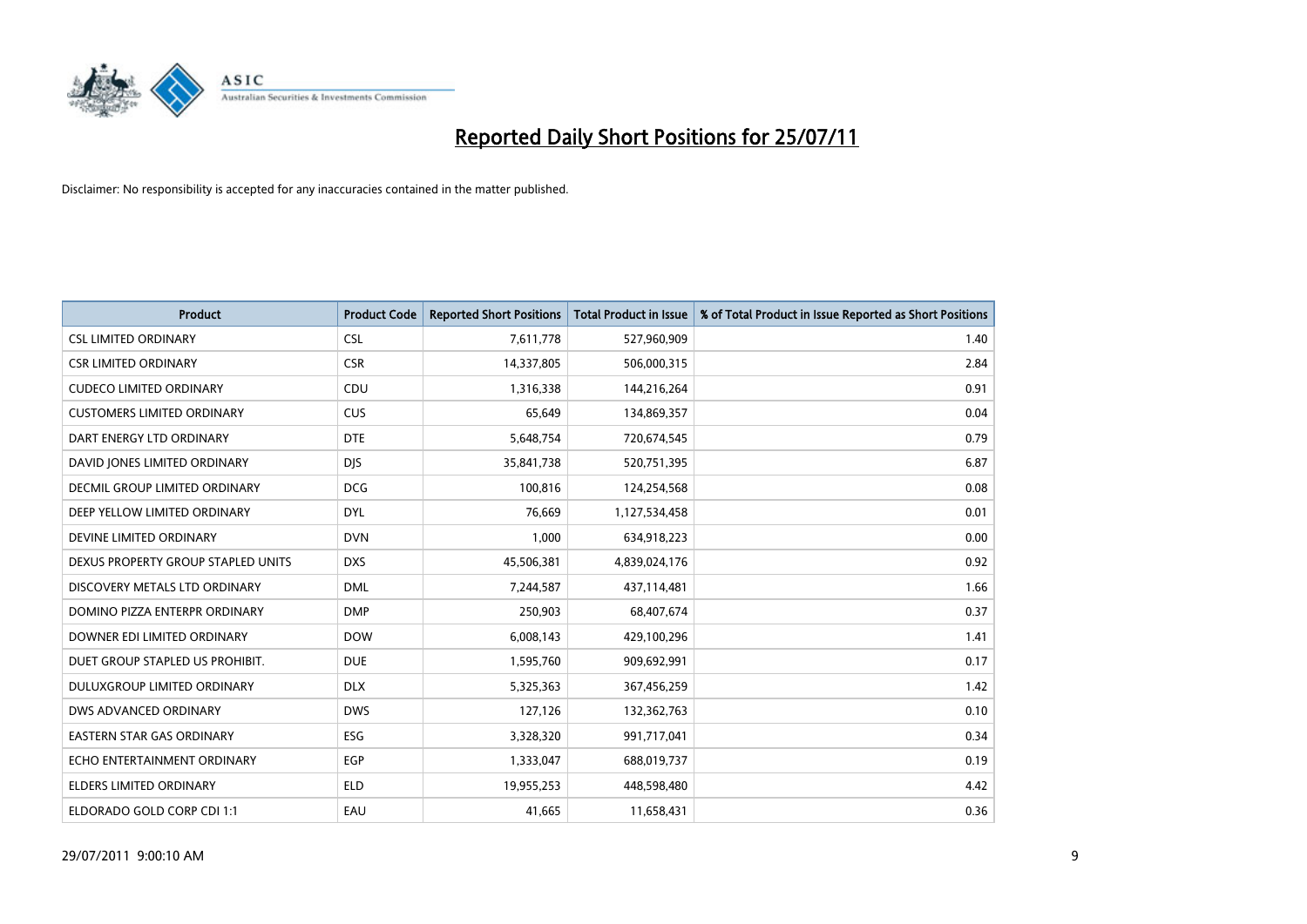

| <b>Product</b>                        | <b>Product Code</b> | <b>Reported Short Positions</b> | <b>Total Product in Issue</b> | % of Total Product in Issue Reported as Short Positions |
|---------------------------------------|---------------------|---------------------------------|-------------------------------|---------------------------------------------------------|
| ELEMENTOS LIMITED ORDINARY            | <b>ELT</b>          | 8                               | 77,068,979                    | 0.00                                                    |
| ELIXIR PETROLEUM LTD ORDINARY         | <b>EXR</b>          | 324,400                         | 188,988,472                   | 0.17                                                    |
| <b>EMECO HOLDINGS ORDINARY</b>        | <b>EHL</b>          | 2,077,332                       | 631,237,586                   | 0.32                                                    |
| ENERGIA MINERALS LTD ORDINARY         | <b>EMX</b>          | 92,188                          | 82,500,005                    | 0.11                                                    |
| <b>ENERGY RESOURCES ORDINARY 'A'</b>  | ERA                 | 4,867,564                       | 190,737,934                   | 2.55                                                    |
| <b>ENERGY WORLD CORPOR, ORDINARY</b>  | <b>EWC</b>          | 22,363,056                      | 1,734,166,672                 | 1.27                                                    |
| <b>ENTEK ENERGY LTD ORDINARY</b>      | ETE                 | 489.903                         | 510,657,387                   | 0.10                                                    |
| ENTELLECT LIMITED ORDINARY            | <b>ESN</b>          | 464,050                         | 952,737,932                   | 0.05                                                    |
| <b>ENVESTRA LIMITED ORDINARY</b>      | <b>ENV</b>          | 3,341,186                       | 1,468,560,201                 | 0.21                                                    |
| EQUATORIAL RES LTD ORDINARY           | EQX                 | 11,660                          | 101,642,922                   | 0.01                                                    |
| EUROZ LIMITED ORDINARY                | EZL                 | 84,000                          | 143,563,237                   | 0.06                                                    |
| <b>EXTRACT RESOURCES ORDINARY</b>     | EXT                 | 458,881                         | 251,336,404                   | 0.17                                                    |
| FAIRFAX MEDIA LTD ORDINARY            | <b>FXI</b>          | 292,916,182                     | 2,351,955,725                 | 12.46                                                   |
| FAR LTD ORDINARY                      | <b>FAR</b>          | 21,000,000                      | 1,245,401,164                 | 1.69                                                    |
| FERRAUS LIMITED ORDINARY              | <b>FRS</b>          | 370                             | 249,598,565                   | 0.00                                                    |
| FISHER & PAYKEL APP. ORDINARY         | <b>FPA</b>          | 21,298                          | 724,235,162                   | 0.00                                                    |
| FISHER & PAYKEL H. ORDINARY           | <b>FPH</b>          | 2,389,992                       | 525,362,450                   | 0.45                                                    |
| FKP PROPERTY GROUP STAPLED SECURITIES | <b>FKP</b>          | 29,946,979                      | 1,185,077,223                 | 2.50                                                    |
| FLEETWOOD CORP ORDINARY               | <b>FWD</b>          | 607,735                         | 57,847,937                    | 1.04                                                    |
| FLETCHER BUILDING ORDINARY            | <b>FBU</b>          | 6,823,438                       | 678,573,570                   | 1.01                                                    |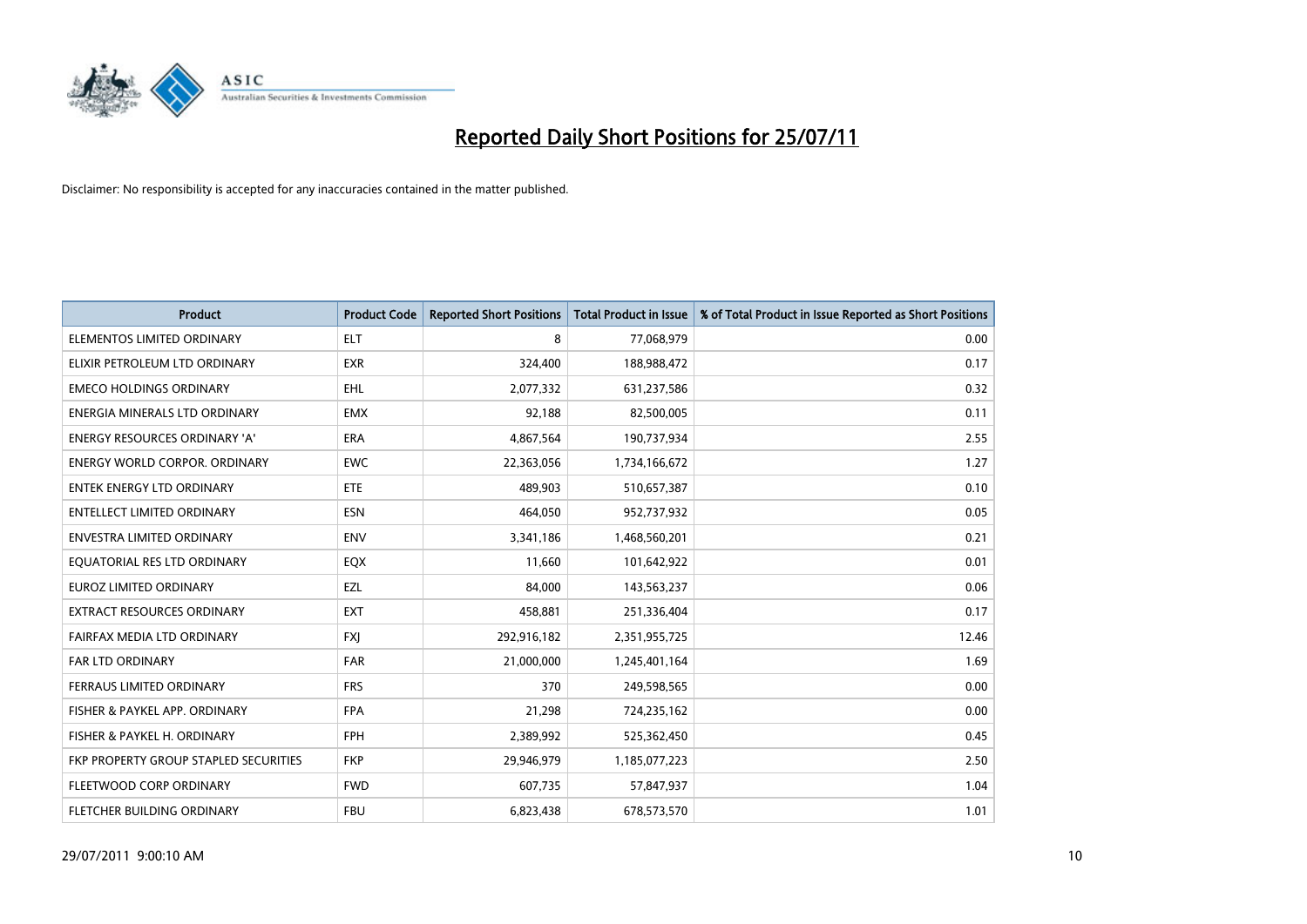

| <b>Product</b>                       | <b>Product Code</b> | <b>Reported Short Positions</b> | <b>Total Product in Issue</b> | % of Total Product in Issue Reported as Short Positions |
|--------------------------------------|---------------------|---------------------------------|-------------------------------|---------------------------------------------------------|
| FLEXIGROUP LIMITED ORDINARY          | <b>FXL</b>          | 29,414                          | 276,292,173                   | 0.01                                                    |
| FLIGHT CENTRE ORDINARY               | <b>FLT</b>          | 4,336,441                       | 99,953,554                    | 4.34                                                    |
| <b>FLINDERS MINES LTD ORDINARY</b>   | <b>FMS</b>          | 23,336,212                      | 1,820,839,571                 | 1.27                                                    |
| <b>FOCUS MINERALS LTD ORDINARY</b>   | <b>FML</b>          | 10,643,113                      | 3,440,515,431                 | 0.32                                                    |
| <b>FORGE GROUP LIMITED ORDINARY</b>  | <b>FGE</b>          | 91,792                          | 82,924,014                    | 0.11                                                    |
| FORTE ENERGY NL ORDINARY             | <b>FTE</b>          | 2,658,986                       | 695,589,311                   | 0.38                                                    |
| FORTESCUE METALS GRP ORDINARY        | <b>FMG</b>          | 34,938,428                      | 3,113,348,659                 | 1.10                                                    |
| <b>FOSTER'S GROUP ORDINARY</b>       | FGL                 | 5,446,596                       | 1,940,894,542                 | 0.28                                                    |
| FTD CORPORATION ORDINARY             | <b>FTD</b>          | 8,088                           | 36,474,593                    | 0.02                                                    |
| <b>FUNTASTIC LIMITED ORDINARY</b>    | <b>FUN</b>          | 322,528                         | 340,997,682                   | 0.09                                                    |
| <b>G.U.D. HOLDINGS ORDINARY</b>      | <b>GUD</b>          | 291,330                         | 69,089,611                    | 0.41                                                    |
| <b>GALAXY RESOURCES ORDINARY</b>     | GXY                 | 1,280,282                       | 323,327,000                   | 0.40                                                    |
| <b>GEODYNAMICS LIMITED ORDINARY</b>  | GDY                 | 35,392                          | 336,892,832                   | 0.01                                                    |
| <b>GINDALBIE METALS LTD ORDINARY</b> | GBG                 | 38,602,272                      | 935,615,590                   | 4.13                                                    |
| <b>GLOBAL MINING ORDINARY</b>        | <b>GMI</b>          | 8,951                           | 191,820,968                   | 0.00                                                    |
| <b>GLOUCESTER COAL ORDINARY</b>      | GCL                 | 530,792                         | 202,905,967                   | 0.26                                                    |
| <b>GME RESOURCES LTD ORDINARY</b>    | <b>GME</b>          | 800                             | 322,635,902                   | 0.00                                                    |
| <b>GOLD ONE INT LTD ORDINARY</b>     | GDO                 | 165,805                         | 808,989,951                   | 0.02                                                    |
| <b>GOLDEN WEST RESOURCE ORDINARY</b> | <b>GWR</b>          | 1,617                           | 192,082,567                   | 0.00                                                    |
| <b>GOODMAN FIELDER, ORDINARY</b>     | <b>GFF</b>          | 26,693,837                      | 1,380,386,438                 | 1.93                                                    |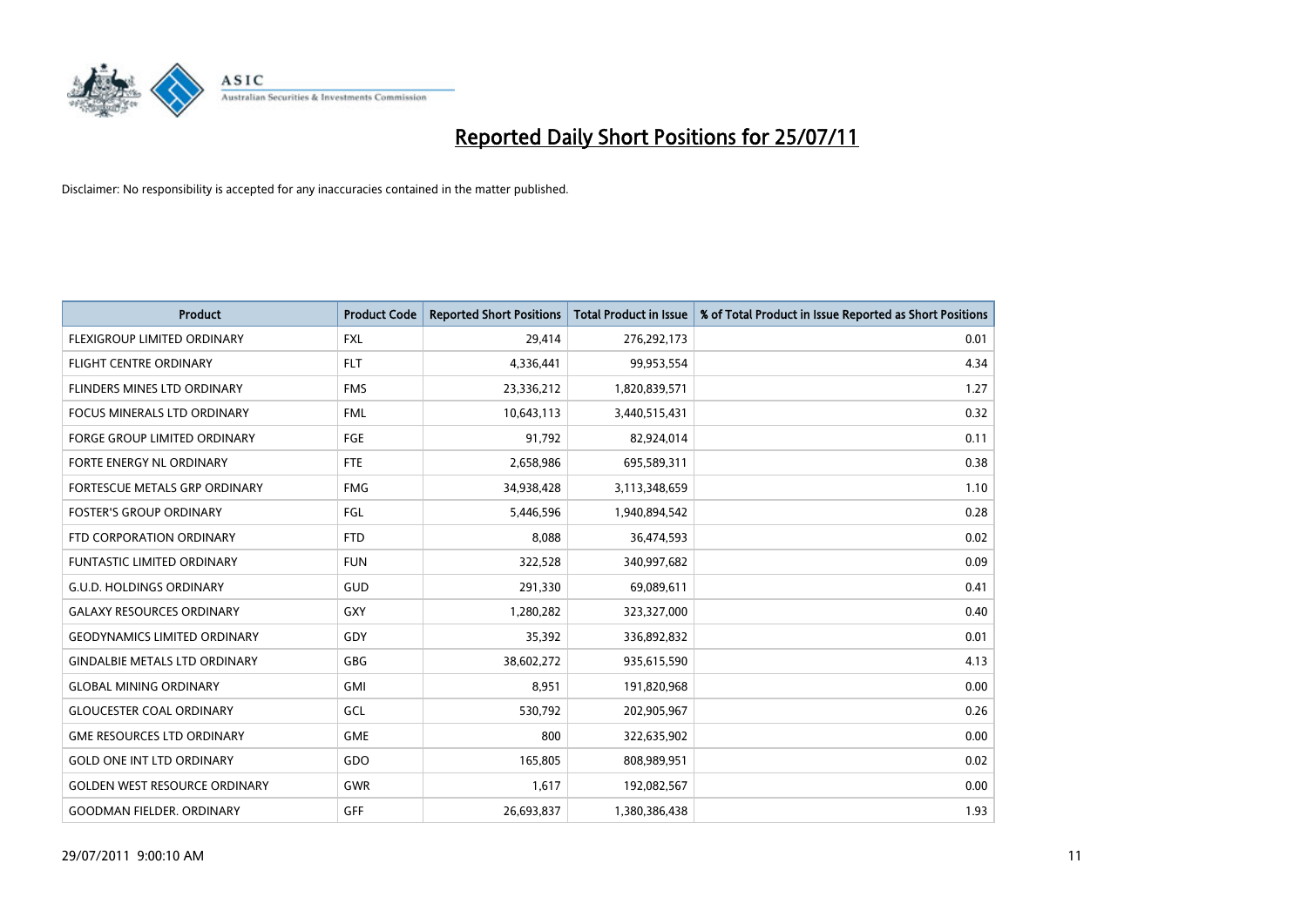

| <b>Product</b>                            | <b>Product Code</b> | <b>Reported Short Positions</b> | <b>Total Product in Issue</b> | % of Total Product in Issue Reported as Short Positions |
|-------------------------------------------|---------------------|---------------------------------|-------------------------------|---------------------------------------------------------|
| <b>GOODMAN GROUP STAPLED US PROHIBIT.</b> | <b>GMG</b>          | 29,241,509                      | 7,394,607,411                 | 0.38                                                    |
| <b>GPT GROUP STAPLED SEC.</b>             | <b>GPT</b>          | 12,858,513                      | 1,855,529,431                 | 0.66                                                    |
| <b>GRAINCORP LIMITED A CLASS ORDINARY</b> | <b>GNC</b>          | 835,841                         | 198,318,900                   | 0.42                                                    |
| <b>GRANGE RESOURCES. ORDINARY</b>         | <b>GRR</b>          | 397,550                         | 1,153,181,487                 | 0.02                                                    |
| <b>GREENCAP LIMITED ORDINARY</b>          | GCG                 |                                 | 262,515,385                   | 0.00                                                    |
| <b>GREENLAND MIN EN LTD ORDINARY</b>      | GGG                 | 1,607,324                       | 410,407,582                   | 0.39                                                    |
| <b>GRYPHON MINERALS LTD ORDINARY</b>      | GRY                 | 2,125,569                       | 299,922,058                   | 0.71                                                    |
| <b>GUILDFORD COAL LTD ORDINARY</b>        | <b>GUF</b>          | 1,698,029                       | 217,469,617                   | 0.78                                                    |
| <b>GUINNESS PEAT GROUP. CDI 1:1</b>       | <b>GPG</b>          | 1,226,373                       | 252,553,989                   | 0.48                                                    |
| <b>GUNNS LIMITED ORDINARY</b>             | <b>GNS</b>          | 66,262,526                      | 848,401,559                   | 7.81                                                    |
| <b>GWA GROUP LTD ORDINARY</b>             | <b>GWA</b>          | 5,501,393                       | 301,525,014                   | 1.80                                                    |
| <b>HARVEY NORMAN ORDINARY</b>             | <b>HVN</b>          | 48,322,387                      | 1,062,316,784                 | 4.57                                                    |
| HASTIE GROUP LIMITED ORDINARY             | <b>HST</b>          | 5,513,752                       | 1,061,919,613                 | 0.51                                                    |
| HASTINGS DIVERSIFIED STAPLED SECURITY     | <b>HDF</b>          | 1,828,183                       | 530,001,072                   | 0.34                                                    |
| HEARTWARE INT INC CDI 35:1                | <b>HIN</b>          | 272,008                         | 48,598,550                    | 0.56                                                    |
| <b>HENDERSON GROUP CDI 1:1</b>            | <b>HGG</b>          | 7,167,851                       | 621,996,994                   | 1.16                                                    |
| HFA HOLDINGS LIMITED ORDINARY             | <b>HFA</b>          | 481,075                         | 117,332,831                   | 0.40                                                    |
| HIGHLANDS PACIFIC ORDINARY                | <b>HIG</b>          | 2,515,673                       | 686,082,148                   | 0.36                                                    |
| HILLGROVE RES LTD ORDINARY                | <b>HGO</b>          | 507,548                         | 793,698,575                   | 0.06                                                    |
| HILLS HOLDINGS LTD ORDINARY               | <b>HIL</b>          | 3,415,858                       | 249,139,016                   | 1.36                                                    |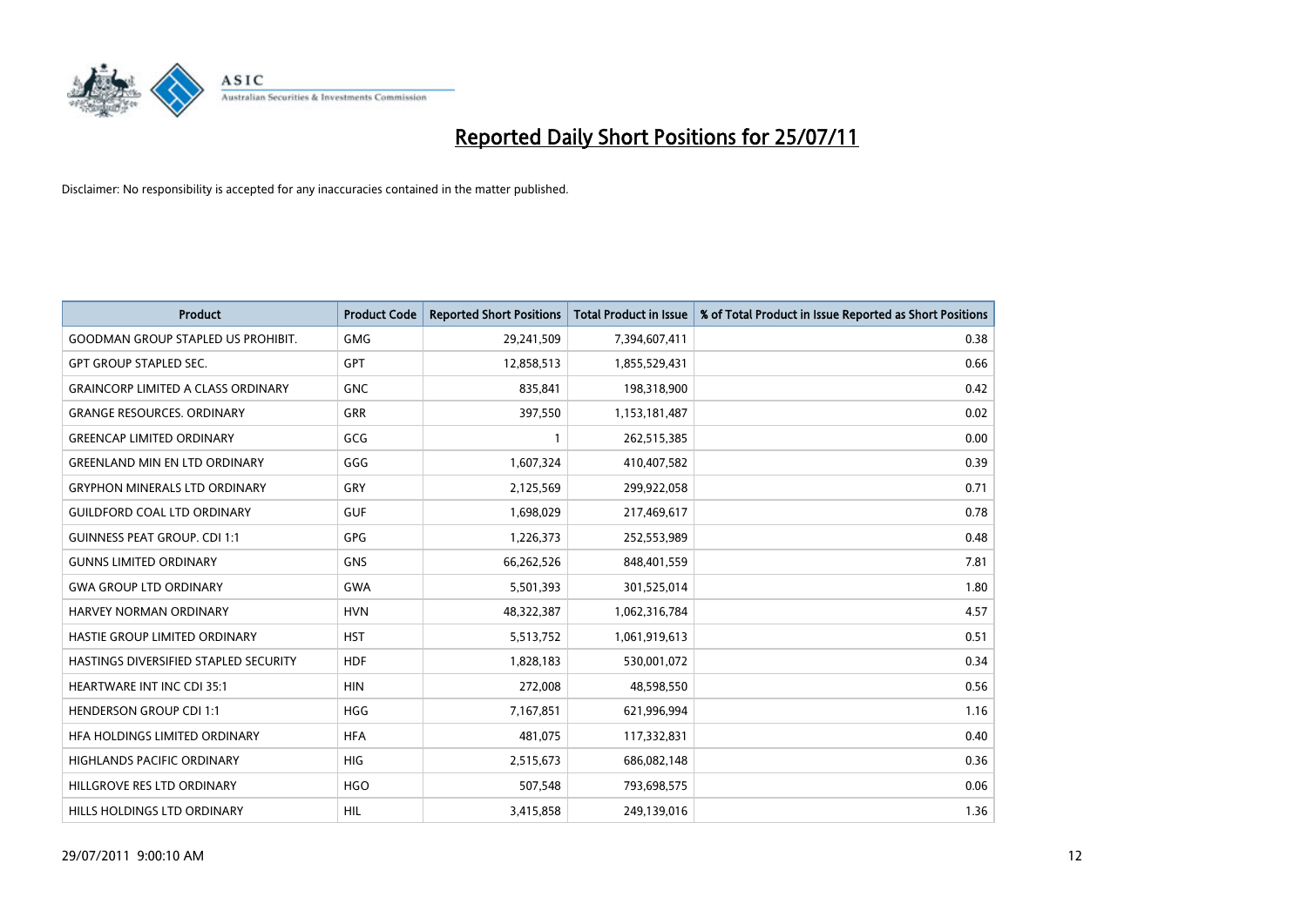

| <b>Product</b>                           | <b>Product Code</b> | <b>Reported Short Positions</b> | Total Product in Issue | % of Total Product in Issue Reported as Short Positions |
|------------------------------------------|---------------------|---------------------------------|------------------------|---------------------------------------------------------|
| HORIZON OIL LIMITED ORDINARY             | <b>HZN</b>          | 7,702,005                       | 1,130,811,515          | 0.67                                                    |
| HUNNU COAL LIMITED ORDINARY              | <b>HUN</b>          | 255,118                         | 212,565,002            | 0.11                                                    |
| <b>ICON ENERGY LIMITED ORDINARY</b>      | <b>ICN</b>          | 71,010                          | 469,301,394            | 0.01                                                    |
| <b>IINET LIMITED ORDINARY</b>            | <b>IIN</b>          | 1,351,178                       | 152,160,119            | 0.88                                                    |
| <b>IKWEZI MINING LTD ORDINARY</b>        | <b>IKW</b>          | 1,563,479                       | 168,800,000            | 0.93                                                    |
| <b>ILUKA RESOURCES ORDINARY</b>          | <b>ILU</b>          | 2,425,212                       | 418,700,517            | 0.57                                                    |
| <b>IMDEX LIMITED ORDINARY</b>            | <b>IMD</b>          | 126,624                         | 199,414,165            | 0.05                                                    |
| IMF (AUSTRALIA) LTD ORDINARY             | <b>IMF</b>          | 329,821                         | 123,828,193            | 0.26                                                    |
| IMX RESOURCES LTD ORDINARY               | <b>IXR</b>          | 20,000                          | 262,612,803            | 0.01                                                    |
| <b>INCITEC PIVOT ORDINARY</b>            | IPL                 | 2,149,646                       | 1,628,730,107          | 0.12                                                    |
| <b>INDAGO RESOURCES LTD ORDINARY</b>     | <b>IDG</b>          | 8,179                           | 4,912,554              | 0.17                                                    |
| <b>INDEPENDENCE GROUP ORDINARY</b>       | <b>IGO</b>          | 855,402                         | 202,907,135            | 0.42                                                    |
| <b>INDOPHIL RESOURCES ORDINARY</b>       | <b>IRN</b>          | 13,417,133                      | 995,437,860            | 1.35                                                    |
| <b>INDUSTREA LIMITED ORDINARY</b>        | IDL                 | 1,565,373                       | 364,733,566            | 0.42                                                    |
| <b>INFIGEN ENERGY STAPLED SECURITIES</b> | <b>IFN</b>          | 3,785,831                       | 762,265,972            | 0.51                                                    |
| ING RE COM GROUP STAPLED SECURITIES      | <b>ILF</b>          | 9.075                           | 441,029,194            | 0.00                                                    |
| <b>INSURANCE AUSTRALIA ORDINARY</b>      | <b>IAG</b>          | 11,022,344                      | 2,079,034,021          | 0.53                                                    |
| INT GOLDFIELDS LTD ORDINARY              | <b>IGS</b>          | 12,197,682                      | 571,520,386            | 2.13                                                    |
| INTEGRA MINING LTD, ORDINARY             | <b>IGR</b>          | 5,513,444                       | 841,525,727            | 0.66                                                    |
| <b>INTREPID MINES ORDINARY</b>           | <b>IAU</b>          | 4,820,213                       | 520,852,607            | 0.92                                                    |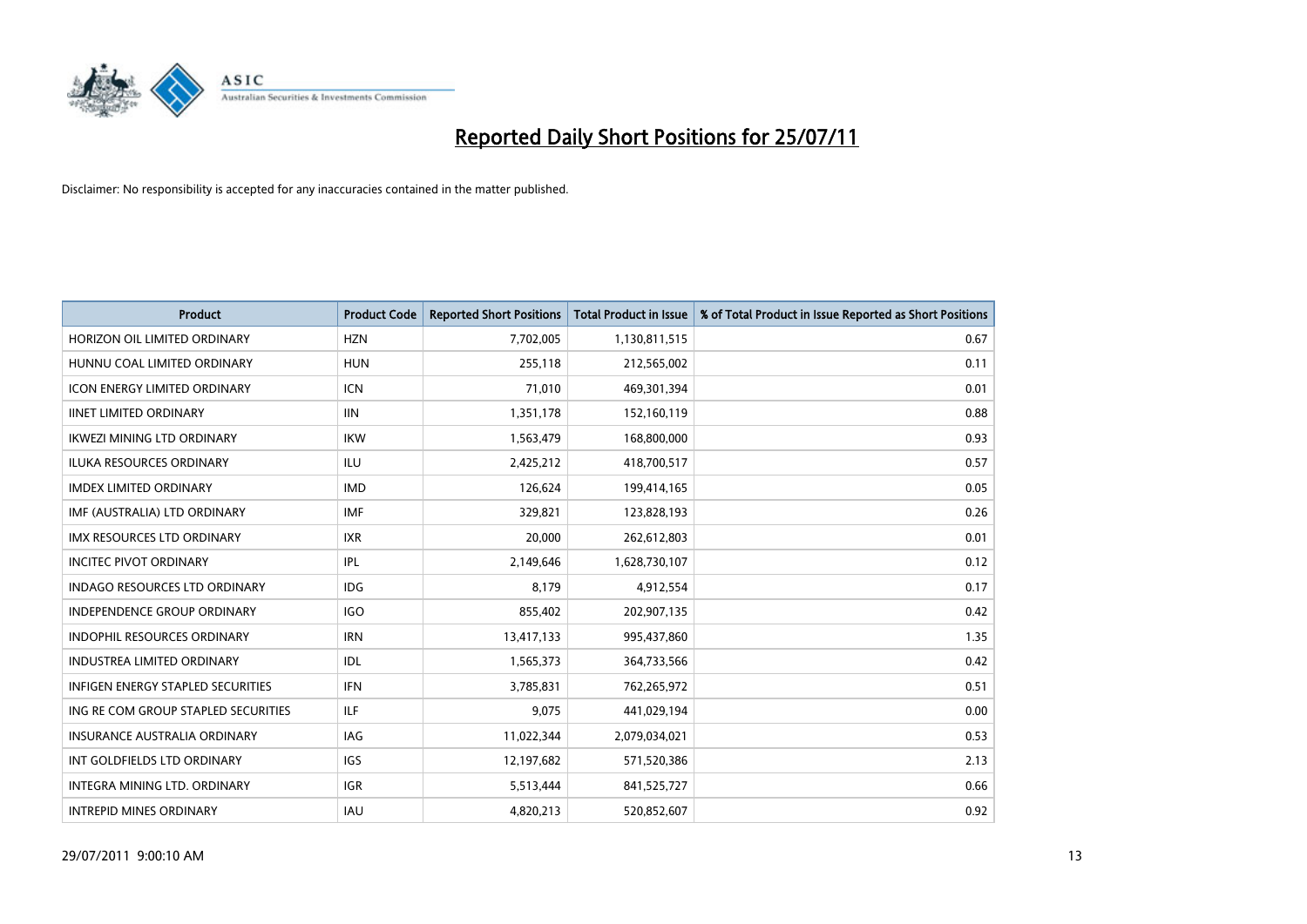

| <b>Product</b>                                  | <b>Product Code</b> | <b>Reported Short Positions</b> | <b>Total Product in Issue</b> | % of Total Product in Issue Reported as Short Positions |
|-------------------------------------------------|---------------------|---------------------------------|-------------------------------|---------------------------------------------------------|
| <b>INVESTA OFFICE FUND STAPLED SECURITIES</b>   | <b>IOF</b>          | 8,989,352                       | 2,729,071,212                 | 0.33                                                    |
| <b>INVOCARE LIMITED ORDINARY</b>                | <b>IVC</b>          | 876,294                         | 107,912,897                   | 0.81                                                    |
| <b>ION LIMITED ORDINARY</b>                     | <b>ION</b>          | 164,453                         | 256,365,105                   | 0.06                                                    |
| <b>IOOF HOLDINGS LTD ORDINARY</b>               | <b>IFL</b>          | 791,181                         | 229,794,395                   | 0.34                                                    |
| <b>IRESS MARKET TECH. ORDINARY</b>              | <b>IRE</b>          | 2,215,198                       | 126,992,462                   | 1.73                                                    |
| <b>IRON ORE HOLDINGS ORDINARY</b>               | <b>IOH</b>          | 52.798                          | 166,087,005                   | 0.03                                                    |
| ISHARES MSCI AUS 200 ISHARES MSCI AUS 200       | IOZ                 | 30,026                          | 1,950,015                     | 1.54                                                    |
| ISHARES MSCI EM MKTS CDI 1:1                    | <b>IEM</b>          | 18,083                          | 425,700,000                   | 0.00                                                    |
| ISHARES S&P 500 CDI 1:1                         | <b>IVV</b>          | 3,883                           | 116,350,000                   | 0.00                                                    |
| ISHARES S&P HIGH DIV ISHARES S&P HIGH DIV       | <b>IHD</b>          | 6,253                           | 2,200,055                     | 0.28                                                    |
| ISHARES SMALL ORDS ISHARES SMALL ORDS           | <b>ISO</b>          | 75,254                          | 3,900,000                     | 1.93                                                    |
| <b>ISOFT GROUP LIMITED ORDINARY</b>             | <b>ISF</b>          | 11,855,668                      | 1,076,986,272                 | 1.10                                                    |
| <b>IVANHOE AUSTRALIA ORDINARY</b>               | <b>IVA</b>          | 91,961                          | 418,709,553                   | 0.01                                                    |
| <b>IAMES HARDIE INDUST CHESS DEPOSITARY INT</b> | <b>IHX</b>          | 23,113,413                      | 437,311,611                   | 5.26                                                    |
| <b>JAMESON RESOURCES ORDINARY</b>               | JAL                 | 1,600,000                       | 95,828,865                    | 1.67                                                    |
| <b>JB HI-FI LIMITED ORDINARY</b>                | <b>IBH</b>          | 17,138,063                      | 98,535,763                    | 17.38                                                   |
| <b>JUPITER MINES ORDINARY</b>                   | <b>IMS</b>          | 37,260                          | 1,561,035,037                 | 0.00                                                    |
| <b>KAGARA LTD ORDINARY</b>                      | KZL                 | 8,848,535                       | 708,583,836                   | 1.23                                                    |
| KANGAROO RES LTD ORDINARY                       | <b>KRL</b>          | 600,000                         | 3,434,430,012                 | 0.02                                                    |
| KAROON GAS AUSTRALIA ORDINARY                   | <b>KAR</b>          | 1,627,035                       | 221,420,769                   | 0.72                                                    |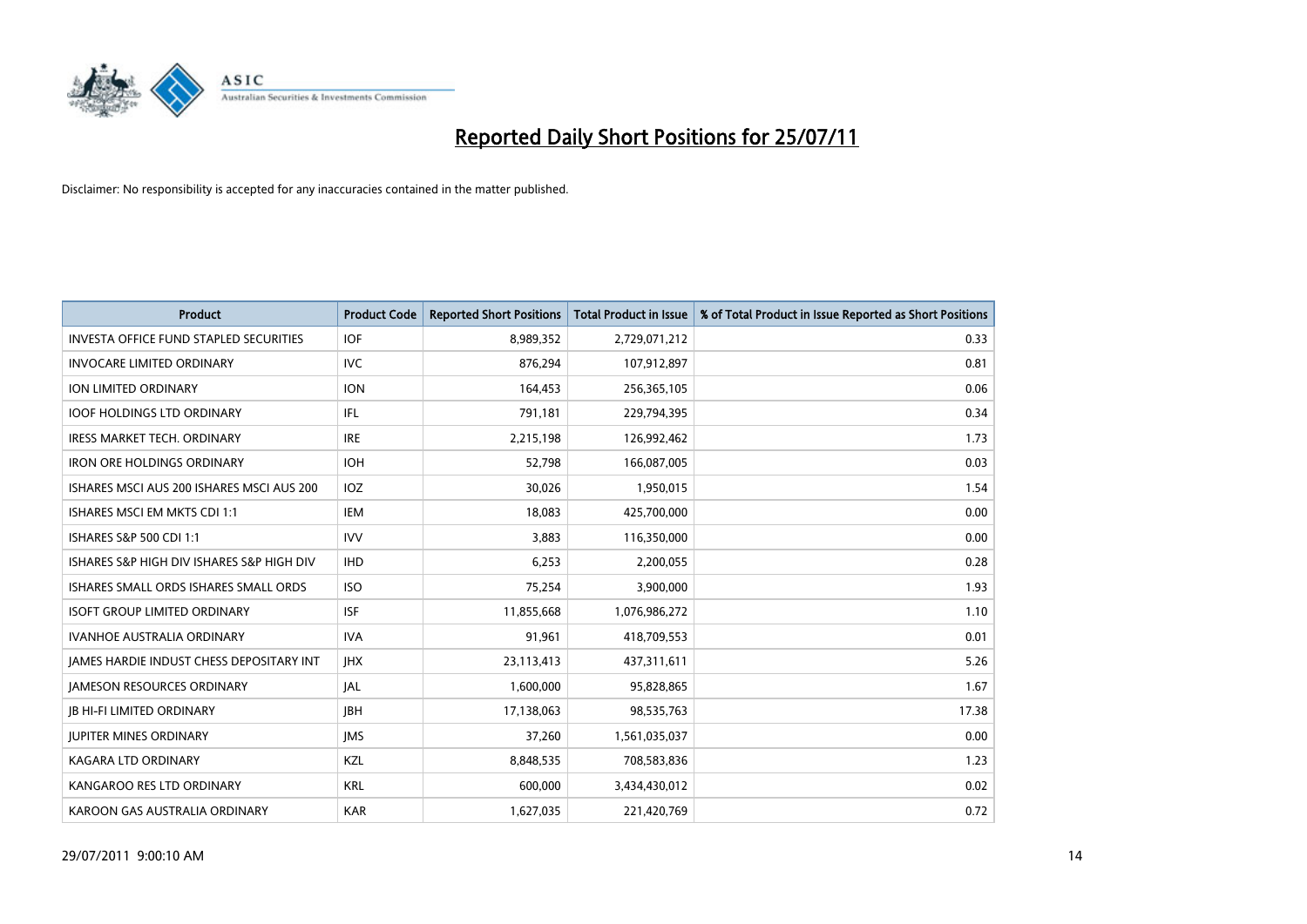

| <b>Product</b>                        | <b>Product Code</b> | <b>Reported Short Positions</b> | <b>Total Product in Issue</b> | % of Total Product in Issue Reported as Short Positions |
|---------------------------------------|---------------------|---------------------------------|-------------------------------|---------------------------------------------------------|
| KATHMANDU HOLD LTD ORDINARY           | <b>KMD</b>          | 1,052,731                       | 200,000,000                   | 0.51                                                    |
| <b>KEYBRIDGE CAPITAL ORDINARY</b>     | <b>KBC</b>          | 77.999                          | 172,070,564                   | 0.05                                                    |
| KIMBERLEY METALS LTD ORDINARY         | <b>KBL</b>          | 1,820                           | 164,452,978                   | 0.00                                                    |
| KINGSGATE CONSOLID. ORDINARY          | <b>KCN</b>          | 2,753,390                       | 135,338,157                   | 2.01                                                    |
| KINGSROSE MINING LTD ORDINARY         | <b>KRM</b>          | 660,504                         | 264,688,064                   | 0.24                                                    |
| LEIGHTON HOLDINGS ORDINARY            | LEI                 | 7,124,271                       | 336,515,596                   | 2.08                                                    |
| LEND LEASE GROUP UNIT/ORD STAPLED     | LLC                 | 2,814,174                       | 570,915,669                   | 0.47                                                    |
| LINC ENERGY LTD ORDINARY              | <b>LNC</b>          | 6,158,579                       | 503,418,900                   | 1.22                                                    |
| LIQUEFIED NATURAL ORDINARY            | <b>LNG</b>          | 335,739                         | 267,699,015                   | 0.13                                                    |
| LUDOWICI LIMITED ORDINARY             | LDW                 | 6,496                           | 27,451,093                    | 0.02                                                    |
| LYNAS CORPORATION ORDINARY            | <b>LYC</b>          | 54,067,181                      | 1,713,646,913                 | 3.20                                                    |
| M2 TELECOMMUNICATION ORDINARY         | <b>MTU</b>          | 102,681                         | 123,616,285                   | 0.08                                                    |
| <b>MACA LIMITED ORDINARY</b>          | <b>MLD</b>          | 8,222                           | 150,000,000                   | 0.01                                                    |
| MACARTHUR COAL ORDINARY               | <b>MCC</b>          | 1,182,244                       | 302,092,343                   | 0.39                                                    |
| <b>MACMAHON HOLDINGS ORDINARY</b>     | <b>MAH</b>          | 5,998,727                       | 733,711,705                   | 0.81                                                    |
| MACQ ATLAS ROADS GRP ORDINARY STAPLED | <b>MOA</b>          | 6,066,867                       | 452,345,907                   | 1.32                                                    |
| MACQUARIE GROUP LTD ORDINARY          | <b>MQG</b>          | 5,150,747                       | 348,276,927                   | 1.44                                                    |
| MAP GROUP STAPLED US PROHIBIT.        | <b>MAP</b>          | 7,159,314                       | 1,861,210,782                 | 0.38                                                    |
| MATRIX C & E LTD ORDINARY             | <b>MCE</b>          | 97,419                          | 77,081,507                    | 0.12                                                    |
| MCMILLAN SHAKESPEARE ORDINARY         | <b>MMS</b>          | 54,623                          | 68,081,810                    | 0.07                                                    |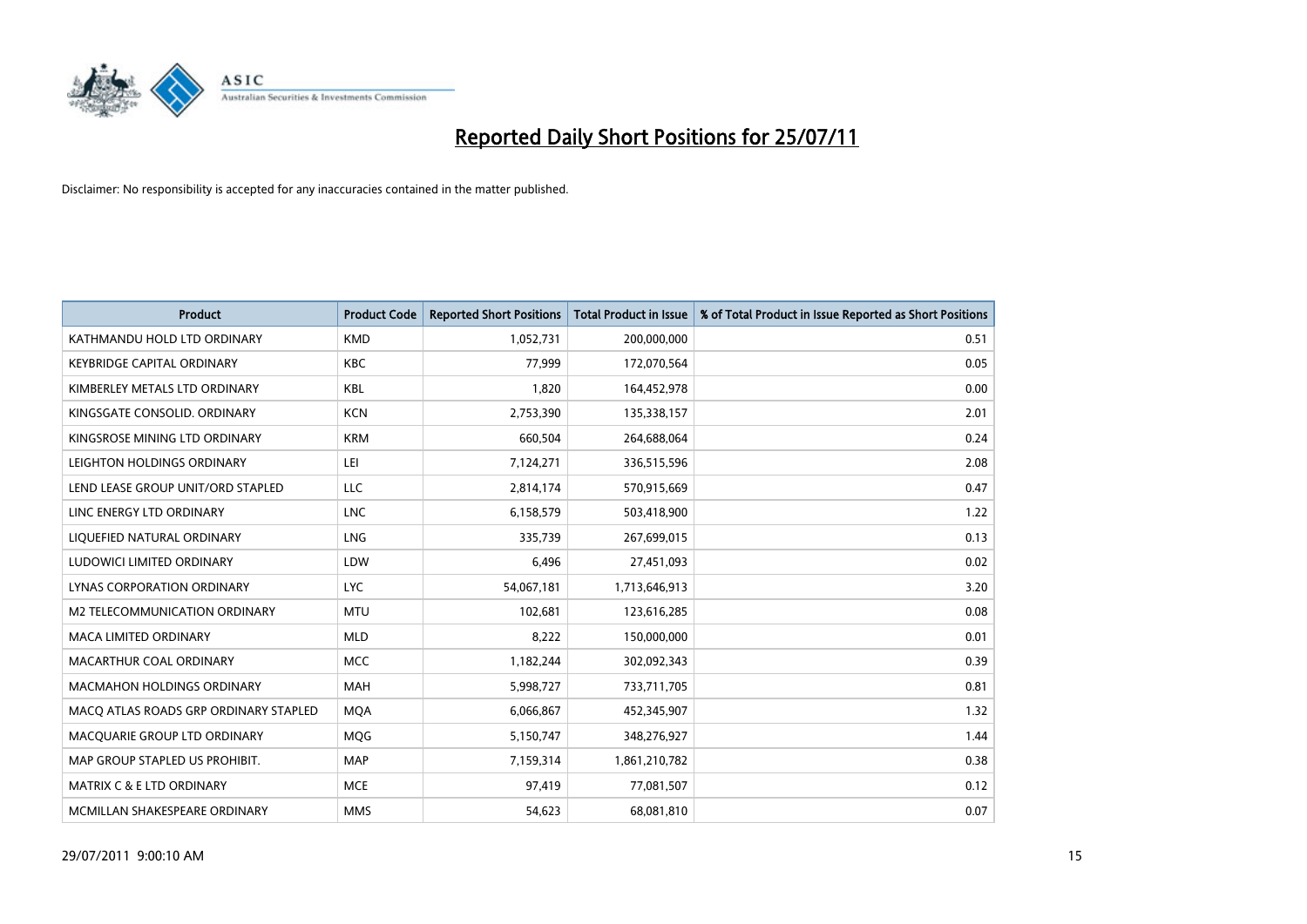

| <b>Product</b>                   | <b>Product Code</b> | <b>Reported Short Positions</b> | <b>Total Product in Issue</b> | % of Total Product in Issue Reported as Short Positions |
|----------------------------------|---------------------|---------------------------------|-------------------------------|---------------------------------------------------------|
| <b>MCPHERSON'S LTD ORDINARY</b>  | <b>MCP</b>          | 228,151                         | 72,401,758                    | 0.31                                                    |
| MEDUSA MINING LTD ORDINARY       | <b>MML</b>          | 1,334,300                       | 188,233,911                   | 0.71                                                    |
| MELBOURNE IT LIMITED ORDINARY    | <b>MLB</b>          | 182,722                         | 80,662,621                    | 0.23                                                    |
| MEO AUSTRALIA LTD ORDINARY       | <b>MEO</b>          | 2,817,948                       | 539,913,260                   | 0.51                                                    |
| <b>MERMAID MARINE ORDINARY</b>   | <b>MRM</b>          | 2,068,149                       | 215,376,756                   | 0.95                                                    |
| MESOBLAST LIMITED ORDINARY       | <b>MSB</b>          | 2,073,676                       | 280,425,258                   | 0.73                                                    |
| <b>METALS X LIMITED ORDINARY</b> | <b>MLX</b>          | 326,940                         | 1,365,661,782                 | 0.03                                                    |
| METCASH LIMITED ORDINARY         | <b>MTS</b>          | 33,581,813                      | 768,928,924                   | 4.34                                                    |
| METGASCO LIMITED ORDINARY        | <b>MEL</b>          | 533,486                         | 276,213,791                   | 0.20                                                    |
| METMINCO LIMITED ORDINARY        | <b>MNC</b>          | 1,767,012                       | 1,462,616,146                 | 0.12                                                    |
| MHM METALS LIMITED ORDINARY      | <b>MHM</b>          | 79,633                          | 102,234,410                   | 0.08                                                    |
| MICLYN EXP OFFSHR ORDINARY       | <b>MIO</b>          | 266,463                         | 274,618,684                   | 0.09                                                    |
| MINARA RESOURCES ORDINARY        | <b>MRE</b>          | 16,151,379                      | 1,169,424,487                 | 1.37                                                    |
| MINCOR RESOURCES NL ORDINARY     | <b>MCR</b>          | 1,248,448                       | 200,608,804                   | 0.61                                                    |
| MINEMAKERS LIMITED ORDINARY      | <b>MAK</b>          | 44,227                          | 227,003,950                   | 0.02                                                    |
| MINERAL DEPOSITS ORDINARY        | <b>MDL</b>          | 168,953                         | 83,538,786                    | 0.21                                                    |
| MINERAL RESOURCES. ORDINARY      | <b>MIN</b>          | 633,069                         | 169,208,017                   | 0.37                                                    |
| MIRABELA NICKEL LTD ORDINARY     | <b>MBN</b>          | 11,528,157                      | 491,781,237                   | 2.35                                                    |
| MIRVAC GROUP STAPLED SECURITIES  | <b>MGR</b>          | 35,332,583                      | 3,416,924,188                 | 1.01                                                    |
| MISSION NEWENERGY ORDINARY       | <b>MBT</b>          | 1,400                           | 8,598,971                     | 0.02                                                    |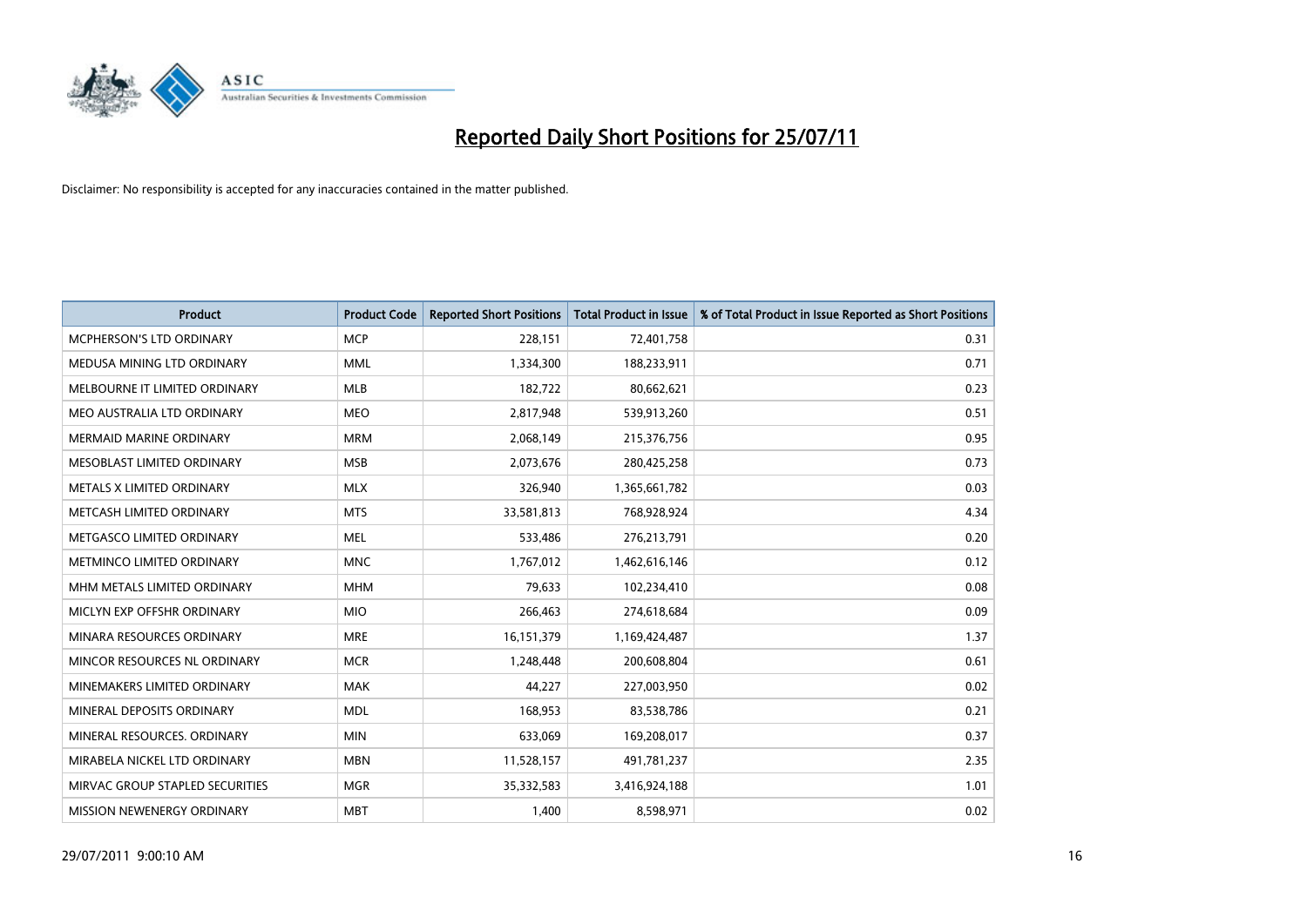

| <b>Product</b>                    | <b>Product Code</b> | <b>Reported Short Positions</b> | <b>Total Product in Issue</b> | % of Total Product in Issue Reported as Short Positions |
|-----------------------------------|---------------------|---------------------------------|-------------------------------|---------------------------------------------------------|
| <b>MOLOPO ENERGY LTD ORDINARY</b> | <b>MPO</b>          | 1,536,723                       | 247,940,175                   | 0.61                                                    |
| MOLY MINES LIMITED ORDINARY       | <b>MOL</b>          | 48,000                          | 384,893,989                   | 0.01                                                    |
| MONADELPHOUS GROUP ORDINARY       | <b>MND</b>          | 640,578                         | 87,576,827                    | 0.74                                                    |
| MORTGAGE CHOICE LTD ORDINARY      | <b>MOC</b>          | 13,881                          | 119,948,255                   | 0.01                                                    |
| <b>MOUNT GIBSON IRON ORDINARY</b> | <b>MGX</b>          | 11,093,349                      | 1,082,570,693                 | 1.02                                                    |
| MSF SUGAR LIMITED ORDINARY        | <b>MSF</b>          | 30,108                          | 69,165,378                    | 0.05                                                    |
| MULTIPLEX SITES SITES             | <b>MXUPA</b>        | 172                             | 4,500,000                     | 0.00                                                    |
| MURCHISON METALS LTD ORDINARY     | <b>MMX</b>          | 13,263,809                      | 437,309,555                   | 3.05                                                    |
| <b>MYER HOLDINGS LTD ORDINARY</b> | <b>MYR</b>          | 23,486,806                      | 582,947,884                   | 4.04                                                    |
| <b>MYSTATE LIMITED ORDINARY</b>   | <b>MYS</b>          | 1,400                           | 67,439,158                    | 0.00                                                    |
| NATIONAL AUST. BANK ORDINARY      | <b>NAB</b>          | 14,108,860                      | 2,201,147,145                 | 0.60                                                    |
| NATURAL FUEL LIMITED ORDINARY     | <b>NFL</b>          |                                 | 1,121,912                     | 0.00                                                    |
| NAVIGATOR RESOURCES ORDINARY      | <b>NAV</b>          | 500                             | 465,791,748                   | 0.00                                                    |
| NAVITAS LIMITED ORDINARY          | <b>NVT</b>          | 3,562,501                       | 375,230,115                   | 0.95                                                    |
| NEPTUNE MARINE ORDINARY           | <b>NMS</b>          | 394,956                         | 1,748,545,632                 | 0.02                                                    |
| NEW HOPE CORPORATION ORDINARY     | <b>NHC</b>          | 701,960                         | 830,230,549                   | 0.08                                                    |
| NEWCREST MINING ORDINARY          | <b>NCM</b>          | 5,510,629                       | 765,000,000                   | 0.68                                                    |
| NEWS CORP A NON-VOTING CDI        | <b>NWSLV</b>        | 5,504,874                       | 1,829,969,757                 | 0.29                                                    |
| NEWS CORP B VOTING CDI            | <b>NWS</b>          | 4,290,266                       | 798,520,953                   | 0.53                                                    |
| NEXBIS LIMITED ORDINARY           | <b>NBS</b>          | 163,733                         | 798,356,704                   | 0.02                                                    |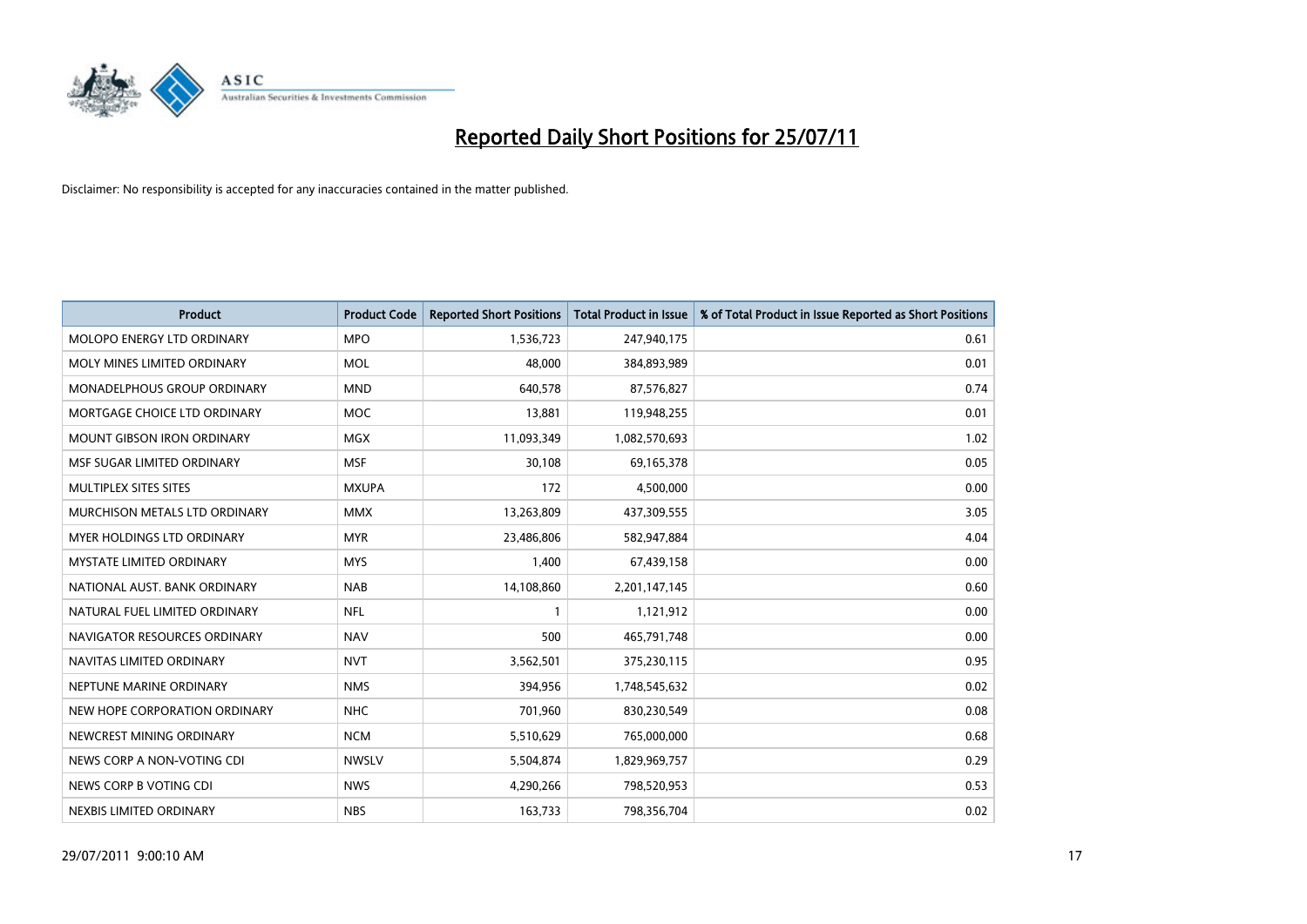

| <b>Product</b>                        | <b>Product Code</b> | <b>Reported Short Positions</b> | Total Product in Issue | % of Total Product in Issue Reported as Short Positions |
|---------------------------------------|---------------------|---------------------------------|------------------------|---------------------------------------------------------|
| NEXUS ENERGY LIMITED ORDINARY         | <b>NXS</b>          | 18,720,645                      | 1,326,337,066          | 1.40                                                    |
| NIB HOLDINGS LIMITED ORDINARY         | <b>NHF</b>          | 85,407                          | 466,733,110            | 0.02                                                    |
| NICK SCALI LIMITED ORDINARY           | <b>NCK</b>          | 40,846                          | 81,000,000             | 0.05                                                    |
| NIDO PETROLEUM ORDINARY               | <b>NDO</b>          | 86,928                          | 1,389,163,151          | 0.00                                                    |
| NKWE PLATINUM 10C US COMMON           | <b>NKP</b>          | 125,006                         | 559,651,184            | 0.02                                                    |
| NOBLE MINERAL RES ORDINARY            | <b>NMG</b>          | 747,257                         | 397,569,503            | 0.19                                                    |
| NORTHERN CREST ORDINARY               | <b>NOC</b>          | 24,345                          | 133,484,723            | 0.02                                                    |
| NORTHERN IRON LTD ORDINARY            | <b>NFE</b>          | 811,872                         | 336,084,863            | 0.24                                                    |
| NRW HOLDINGS LIMITED ORDINARY         | <b>NWH</b>          | 1,242,228                       | 278,888,011            | 0.43                                                    |
| NUFARM LIMITED ORDINARY               | <b>NUF</b>          | 5,950,145                       | 261,833,005            | 2.28                                                    |
| OAKTON LIMITED ORDINARY               | <b>OKN</b>          | 689,905                         | 93,800,235             | 0.75                                                    |
| OCEANAGOLD CORP. CHESS DEPOSITARY INT | <b>OGC</b>          | 482,982                         | 262,600,385            | 0.17                                                    |
| OCEANIA CAPITAL LTD ORDINARY          | <b>OCP</b>          | 2,500                           | 91,921,295             | 0.00                                                    |
| OIL SEARCH LTD ORDINARY               | <b>OSH</b>          | 12,678,439                      | 1,320,648,378          | 0.93                                                    |
| OM HOLDINGS LIMITED ORDINARY          | OMH                 | 8,558,807                       | 504,105,150            | 1.69                                                    |
| <b>ONESTEEL LIMITED ORDINARY</b>      | OST                 | 22,055,580                      | 1,338,106,652          | 1.64                                                    |
| ORICA LIMITED ORDINARY                | ORI                 | 2,606,696                       | 363,966,570            | 0.71                                                    |
| ORIGIN ENERGY ORDINARY                | <b>ORG</b>          | 2,604,197                       | 1,064,549,259          | 0.21                                                    |
| OROCOBRE LIMITED ORDINARY             | <b>ORE</b>          | 179,241                         | 103,063,894            | 0.17                                                    |
| OROTONGROUP LIMITED ORDINARY          | ORL                 | 115,935                         | 40,880,902             | 0.28                                                    |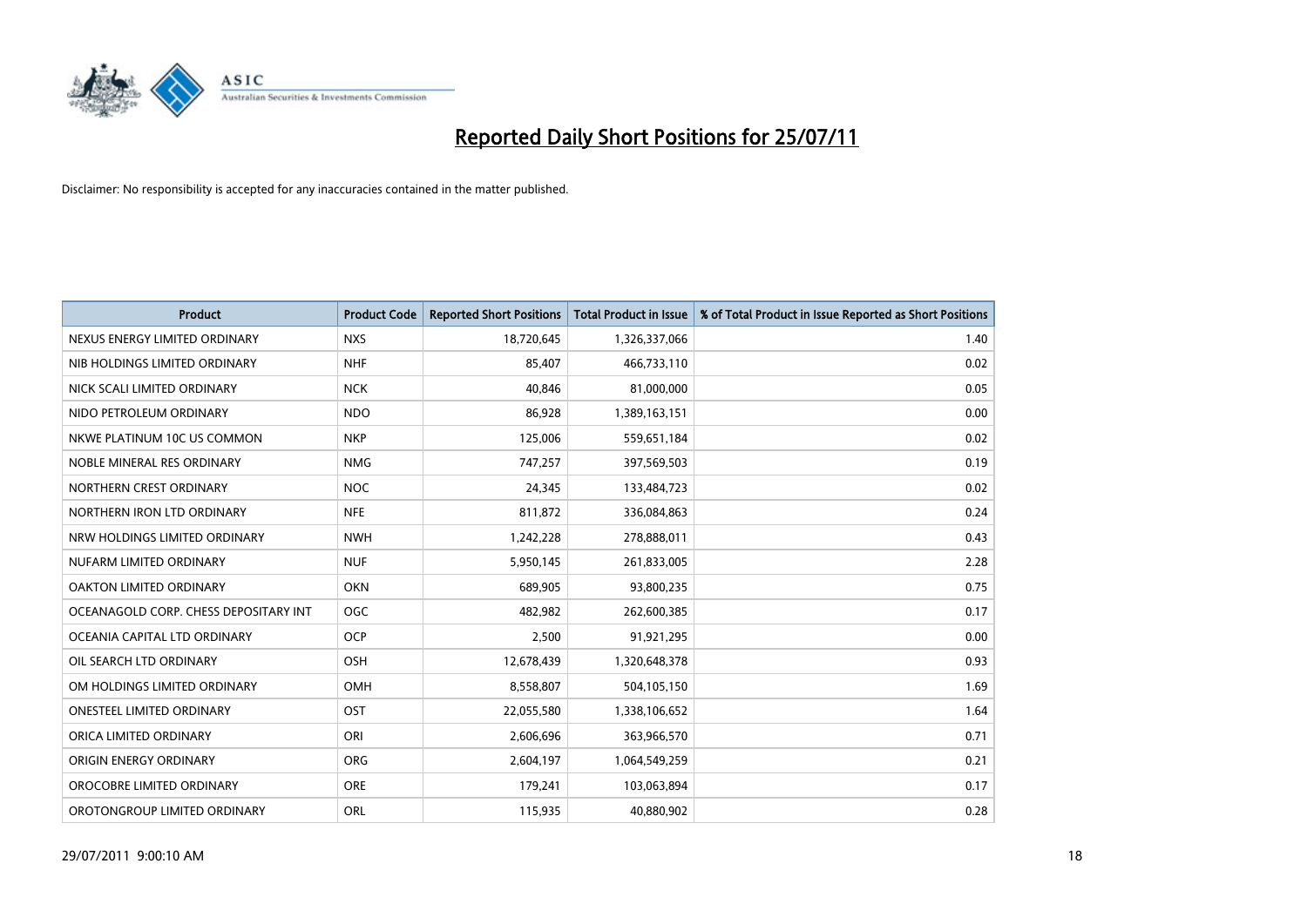

| <b>Product</b>                 | <b>Product Code</b> | <b>Reported Short Positions</b> | <b>Total Product in Issue</b> | % of Total Product in Issue Reported as Short Positions |
|--------------------------------|---------------------|---------------------------------|-------------------------------|---------------------------------------------------------|
| OTTO ENERGY LIMITED ORDINARY   | <b>OEL</b>          | 109,204                         | 1,138,290,071                 | 0.01                                                    |
| OZ MINERALS ORDINARY           | <b>OZL</b>          | 5,683,133                       | 323,877,514                   | 1.77                                                    |
| <b>PACIFIC BRANDS ORDINARY</b> | <b>PBG</b>          | 7,564,307                       | 931,386,248                   | 0.79                                                    |
| PALADIN ENERGY LTD ORDINARY    | <b>PDN</b>          | 15,054,655                      | 777,698,217                   | 1.93                                                    |
| PANAUST LIMITED ORDINARY       | <b>PNA</b>          | 13,142,749                      | 593,867,443                   | 2.20                                                    |
| PANORAMIC RESOURCES ORDINARY   | PAN                 | 1,332,179                       | 207,050,710                   | 0.63                                                    |
| PAPERLINX LIMITED ORDINARY     | <b>PPX</b>          | 5,183,830                       | 603,580,761                   | 0.87                                                    |
| PAPILLON RES LTD ORDINARY      | PIR                 | 225,974                         | 204,156,658                   | 0.11                                                    |
| PATTIES FOODS LTD ORDINARY     | PFL                 |                                 | 138,989,223                   | 0.00                                                    |
| PEAK RESOURCES ORDINARY        | <b>PEK</b>          | 113,989                         | 155,979,643                   | 0.07                                                    |
| PEET LIMITED ORDINARY          | <b>PPC</b>          | 92,465                          | 318,038,544                   | 0.02                                                    |
| PENINSULA ENERGY LTD ORDINARY  | <b>PEN</b>          | 2,864,344                       | 2,095,337,752                 | 0.14                                                    |
| PERILYA LIMITED ORDINARY       | PEM                 | 344,656                         | 526,075,563                   | 0.07                                                    |
| PERPETUAL LIMITED ORDINARY     | PPT                 | 2,813,267                       | 44,671,129                    | 6.28                                                    |
| PERSEUS MINING LTD ORDINARY    | PRU                 | 5,055,504                       | 425,667,088                   | 1.18                                                    |
| PETSEC ENERGY ORDINARY         | PSA                 | 223,332                         | 231,283,622                   | 0.10                                                    |
| PHARMAXIS LTD ORDINARY         | <b>PXS</b>          | 1,901,953                       | 228,290,309                   | 0.82                                                    |
| PHOTON GROUP LTD ORDINARY      | PGA                 | 250,510                         | 1,540,886,866                 | 0.02                                                    |
| PLATINUM ASSET ORDINARY        | <b>PTM</b>          | 8,298,495                       | 561,347,878                   | 1.47                                                    |
| PLATINUM AUSTRALIA ORDINARY    | PLA                 | 5,246,954                       | 392,430,039                   | 1.34                                                    |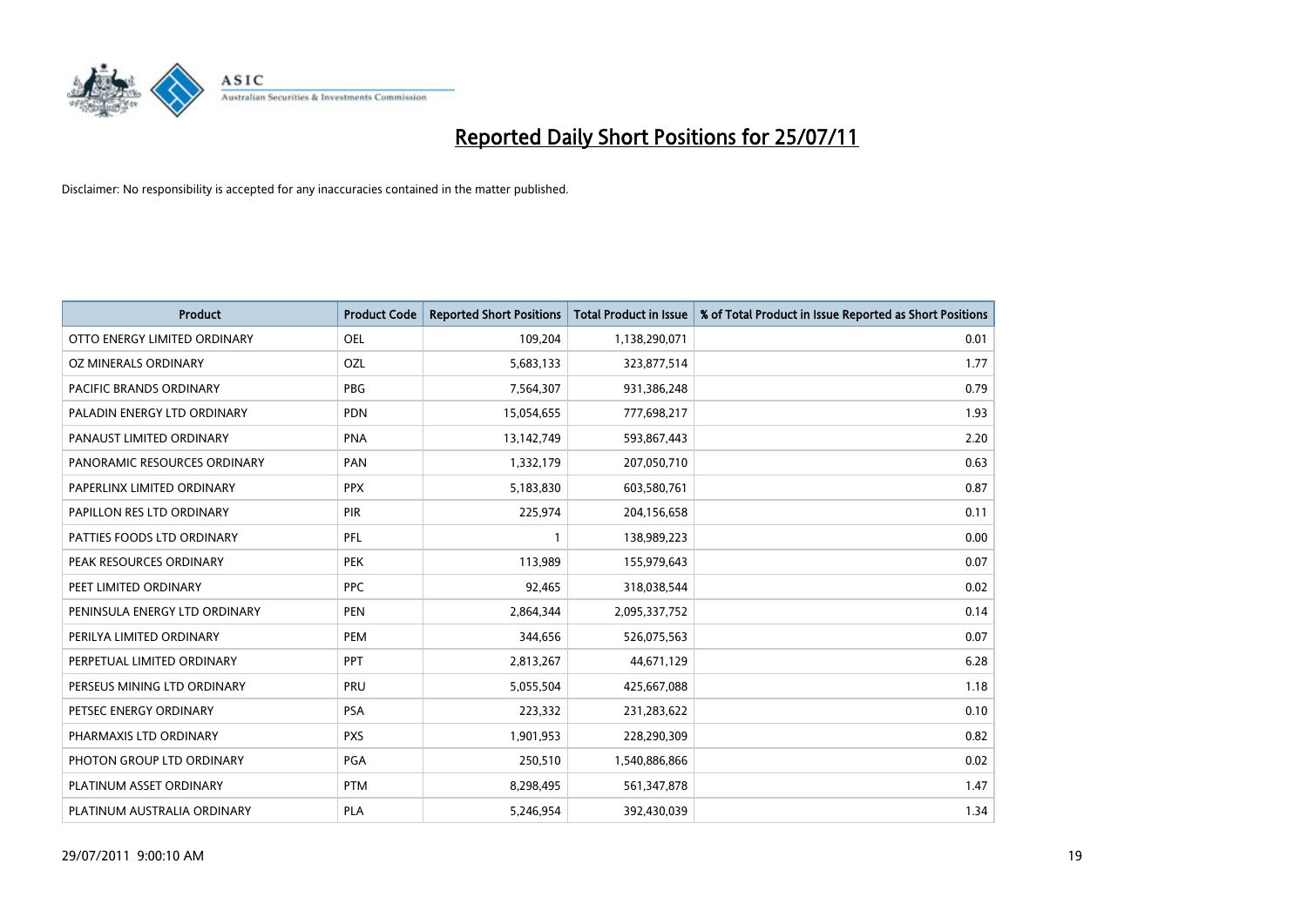

| <b>Product</b>                       | <b>Product Code</b> | <b>Reported Short Positions</b> | <b>Total Product in Issue</b> | % of Total Product in Issue Reported as Short Positions |
|--------------------------------------|---------------------|---------------------------------|-------------------------------|---------------------------------------------------------|
| PLATINUM CAPITAL LTD ORDINARY        | <b>PMC</b>          |                                 | 164,959,410                   | 0.00                                                    |
| PMP LIMITED ORDINARY                 | <b>PMP</b>          | 63,582                          | 329,879,212                   | 0.01                                                    |
| PORT BOUVARD LIMITED ORDINARY        | PBD                 | 6,754                           | 593,868,295                   | 0.00                                                    |
| PRANA BIOTECHNOLOGY ORDINARY         | PBT                 | 368,680                         | 275,286,783                   | 0.13                                                    |
| PREMIER INVESTMENTS ORDINARY         | <b>PMV</b>          | 634,210                         | 155,062,831                   | 0.40                                                    |
| PRIMA BIOMED LTD ORDINARY            | <b>PRR</b>          | 5,495,000                       | 1,002,461,099                 | 0.55                                                    |
| PRIMARY HEALTH CARE ORDINARY         | PRY                 | 9,794,545                       | 497,419,803                   | 1.95                                                    |
| PRIME MEDIA GRP LTD ORDINARY         | PRT                 | $\overline{2}$                  | 366,330,303                   | 0.00                                                    |
| PRIMEAG AUSTRALIA ORDINARY           | PAG                 | 433,344                         | 150,569,976                   | 0.29                                                    |
| PROGEN PHARMACEUTIC ORDINARY         | PGL                 | 151,596                         | 24,709,097                    | 0.61                                                    |
| PROGRAMMED ORDINARY                  | <b>PRG</b>          | 362,395                         | 118,169,908                   | 0.30                                                    |
| <b>PSIVIDA CORP CDI 1:1</b>          | <b>PVA</b>          | 6,878                           | 8,862,492                     | 0.08                                                    |
| <b>QANTAS AIRWAYS ORDINARY</b>       | QAN                 | 32,654,508                      | 2,265,123,620                 | 1.43                                                    |
| OBE INSURANCE GROUP ORDINARY         | <b>QBE</b>          | 19,403,801                      | 1,092,654,587                 | 1.72                                                    |
| OR NATIONAL LIMITED ORDINARY         | <b>ORN</b>          | 22,006,121                      | 2,440,000,000                 | 0.89                                                    |
| ORXPHARMA LTD ORDINARY               | <b>ORX</b>          | 150,000                         | 125,824,127                   | 0.12                                                    |
| <b>QUBE LOGISTICS ORDINARY UNITS</b> | <b>QUB</b>          | 7,598,334                       | 610,839,329                   | 1.24                                                    |
| RAMELIUS RESOURCES ORDINARY          | <b>RMS</b>          | 269,200                         | 291,767,215                   | 0.09                                                    |
| RAMSAY HEALTH CARE ORDINARY          | <b>RHC</b>          | 1,338,622                       | 202,081,252                   | 0.66                                                    |
| <b>RCR TOMLINSON ORDINARY</b>        | <b>RCR</b>          | 72,378                          | 132,010,172                   | 0.05                                                    |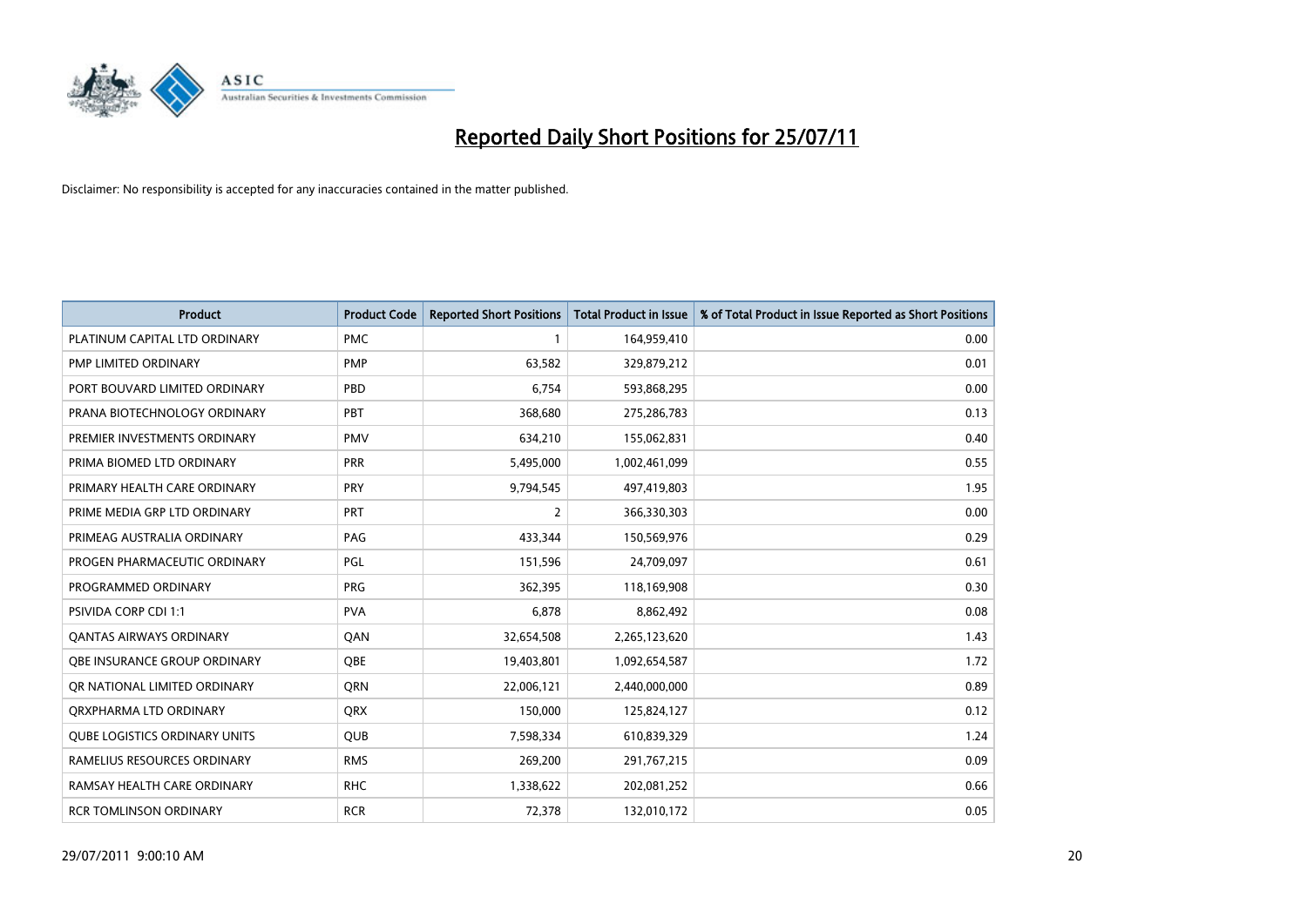

| <b>Product</b>                      | <b>Product Code</b> | <b>Reported Short Positions</b> | Total Product in Issue | % of Total Product in Issue Reported as Short Positions |
|-------------------------------------|---------------------|---------------------------------|------------------------|---------------------------------------------------------|
| <b>REA GROUP ORDINARY</b>           | <b>REA</b>          | 62,142                          | 130,401,680            | 0.03                                                    |
| RECKON LIMITED ORDINARY             | <b>RKN</b>          | 9,997                           | 133,384,060            | 0.01                                                    |
| <b>RED FORK ENERGY ORDINARY</b>     | <b>RFE</b>          | 7,696                           | 269,769,853            | 0.00                                                    |
| REDBANK ENERGY LTD ORDINARY         | AEJ                 | 13                              | 786,287                | 0.00                                                    |
| REDFLEX HOLDINGS ORDINARY           | <b>RDF</b>          | 10                              | 110,345,599            | 0.00                                                    |
| REED RESOURCES LTD ORDINARY         | <b>RDR</b>          | 521,275                         | 264,742,501            | 0.20                                                    |
| REGIS RESOURCES ORDINARY            | <b>RRL</b>          | 1,522,076                       | 432,072,718            | 0.37                                                    |
| RESMED INC CDI 10:1                 | <b>RMD</b>          | 11,984,024                      | 1,545,678,330          | 0.74                                                    |
| <b>RESOLUTE MINING ORDINARY</b>     | <b>RSG</b>          | 10,902,007                      | 467,638,948            | 2.32                                                    |
| <b>RESOURCE GENERATION ORDINARY</b> | <b>RES</b>          | 328,635                         | 262,895,652            | 0.13                                                    |
| REVERSE CORP LIMITED ORDINARY       | <b>REF</b>          | 25,141                          | 92,382,175             | 0.03                                                    |
| REX MINERALS LIMITED ORDINARY       | <b>RXM</b>          | 1,000,086                       | 153,635,519            | 0.65                                                    |
| RHG LIMITED ORDINARY                | <b>RHG</b>          | 447,002                         | 318,092,978            | 0.14                                                    |
| RIALTO ENERGY ORDINARY              | <b>RIA</b>          | 296,775                         | 375,006,264            | 0.08                                                    |
| <b>RIDLEY CORPORATION ORDINARY</b>  | <b>RIC</b>          | 814,548                         | 307,817,071            | 0.26                                                    |
| RIO TINTO LIMITED ORDINARY          | <b>RIO</b>          | 15,896,112                      | 435,758,720            | 3.61                                                    |
| RIVERCITY MOTORWAY STAPLED          | <b>RCY</b>          | 132,000                         | 957,010,115            | 0.01                                                    |
| ROBUST RESOURCES ORDINARY           | <b>ROL</b>          | 1,129,400                       | 84,944,097             | 1.33                                                    |
| ROC OIL COMPANY ORDINARY            | <b>ROC</b>          | 1,198,335                       | 713,254,560            | 0.16                                                    |
| ROYAL WOLF HOLDINGS ORDINARY        | <b>RWH</b>          | 60,000                          | 100,387,052            | 0.06                                                    |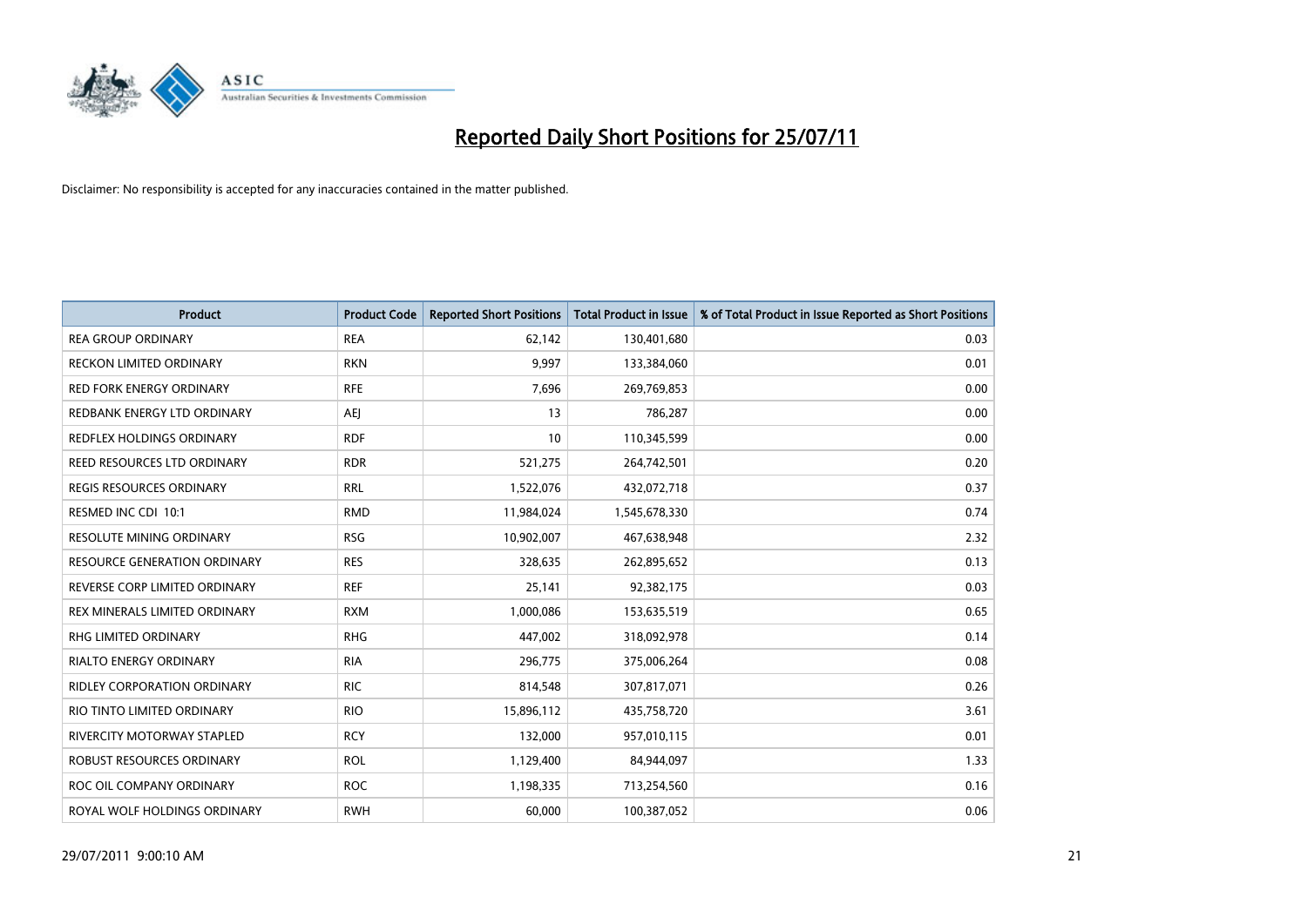

| <b>Product</b>                           | <b>Product Code</b> | <b>Reported Short Positions</b> | <b>Total Product in Issue</b> | % of Total Product in Issue Reported as Short Positions |
|------------------------------------------|---------------------|---------------------------------|-------------------------------|---------------------------------------------------------|
| SAI GLOBAL LIMITED ORDINARY              | SAI                 | 461,425                         | 199,570,046                   | 0.23                                                    |
| SALMAT LIMITED ORDINARY                  | <b>SLM</b>          | 730,593                         | 159,780,299                   | 0.45                                                    |
| SAMSON OIL & GAS LTD ORDINARY            | SSN                 | 1,138,000                       | 1,731,976,929                 | 0.06                                                    |
| SANDFIRE RESOURCES ORDINARY              | <b>SFR</b>          | 1,753,866                       | 149,384,969                   | 1.16                                                    |
| SANTOS LTD ORDINARY                      | <b>STO</b>          | 8,672,723                       | 877,955,815                   | 1.01                                                    |
| SARACEN MINERAL ORDINARY                 | <b>SAR</b>          | 275,400                         | 492,251,415                   | 0.04                                                    |
| SEDGMAN LIMITED ORDINARY                 | <b>SDM</b>          | 384,924                         | 209,752,689                   | 0.18                                                    |
| SEEK LIMITED ORDINARY                    | <b>SEK</b>          | 14,025,516                      | 337,065,707                   | 4.16                                                    |
| SELECT HARVESTS ORDINARY                 | <b>SHV</b>          | 264,758                         | 56,226,960                    | 0.47                                                    |
| SENETAS CORPORATION ORDINARY             | <b>SEN</b>          | 756,999                         | 463,105,195                   | 0.16                                                    |
| SERVCORP LIMITED ORDINARY                | SRV                 | 109,003                         | 98,440,807                    | 0.11                                                    |
| SERVICE STREAM ORDINARY                  | <b>SSM</b>          | 344,663                         | 283,418,867                   | 0.12                                                    |
| SEVEN GROUP HOLDINGS ORDINARY            | <b>SVW</b>          | 1,427,546                       | 306,410,281                   | 0.45                                                    |
| SEVEN WEST MEDIA LTD ORDINARY            | <b>SWM</b>          | 3,991,553                       | 610,327,899                   | 0.65                                                    |
| SIGMA PHARMACEUTICAL ORDINARY            | SIP                 | 14,969,809                      | 1,178,626,572                 | 1.26                                                    |
| SILEX SYSTEMS ORDINARY                   | <b>SLX</b>          | 338,510                         | 170,133,997                   | 0.20                                                    |
| SILVER LAKE RESOURCE ORDINARY            | <b>SLR</b>          | 62,823                          | 178,882,838                   | 0.03                                                    |
| SIMS METAL MGMT LTD ORDINARY             | SGM                 | 3,756,012                       | 205,408,830                   | 1.82                                                    |
| SINGAPORE TELECOMM. CHESS DEPOSITARY INT | SGT                 | 4,383,025                       | 198,739,178                   | 2.21                                                    |
| SIRIUS RESOURCES NL ORDINARY             | <b>SIR</b>          | 82,500                          | 137,134,586                   | 0.06                                                    |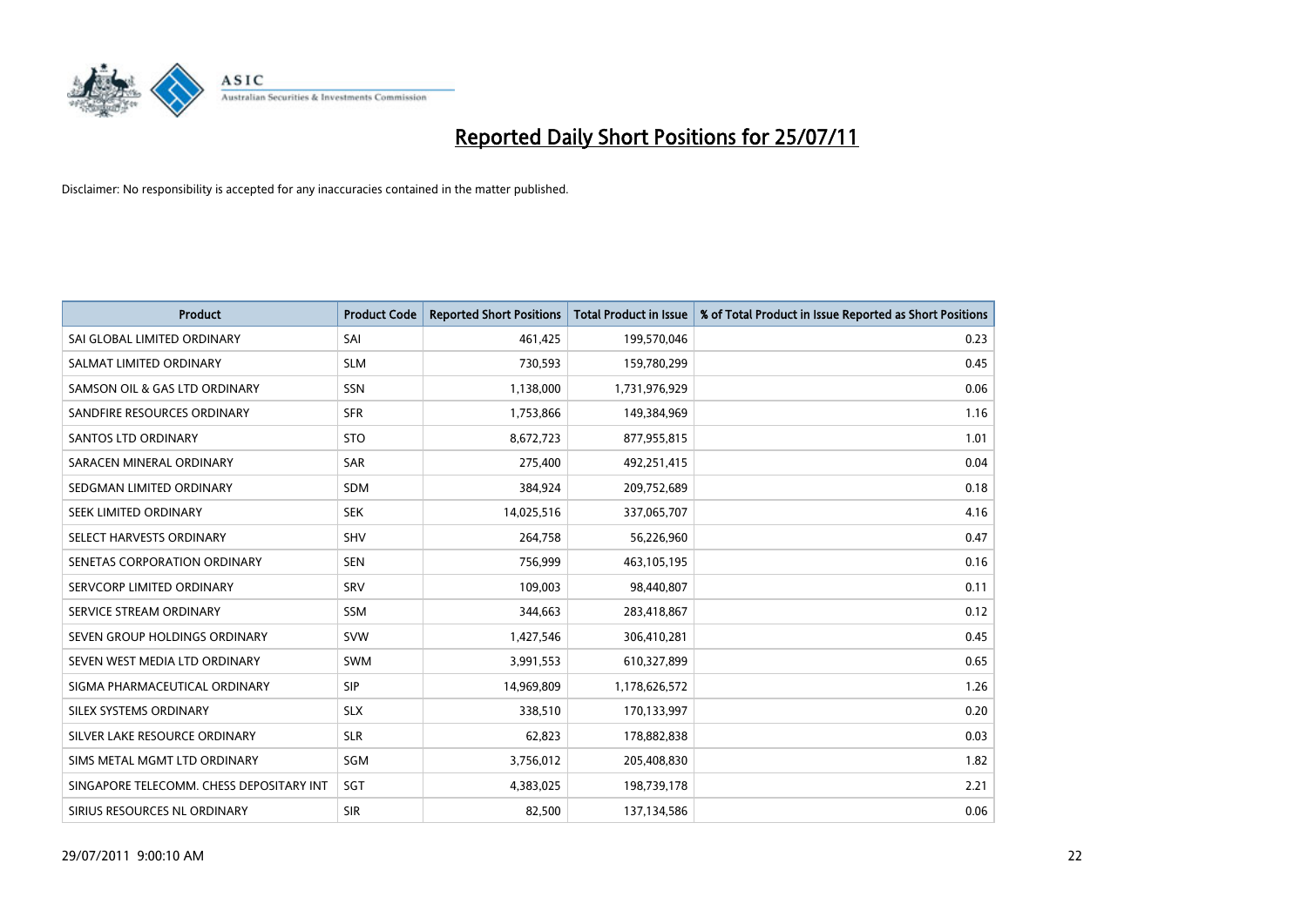

| <b>Product</b>                           | <b>Product Code</b> | <b>Reported Short Positions</b> | <b>Total Product in Issue</b> | % of Total Product in Issue Reported as Short Positions |
|------------------------------------------|---------------------|---------------------------------|-------------------------------|---------------------------------------------------------|
| SKILLED GROUP LTD ORDINARY               | <b>SKE</b>          | 41,640                          | 233,089,776                   | 0.01                                                    |
| SKY CITY ENTERTAIN, ORDINARY             | <b>SKC</b>          | 21,857                          | 576,958,340                   | 0.00                                                    |
| <b>SKY NETWORK ORDINARY</b>              | <b>SKT</b>          | 9,000                           | 389,139,785                   | 0.00                                                    |
| SMS MANAGEMENT, ORDINARY                 | <b>SMX</b>          | 272,475                         | 68,246,225                    | 0.37                                                    |
| SONIC HEALTHCARE ORDINARY                | <b>SHL</b>          | 5,985,955                       | 388,429,875                   | 1.55                                                    |
| SOUL PATTINSON (W.H) ORDINARY            | SOL                 | 20,045                          | 238,640,580                   | 0.01                                                    |
| SOUTH BOULDER MINES ORDINARY             | <b>STB</b>          | 5.000                           | 87,115,688                    | 0.01                                                    |
| SP AUSNET STAPLED SECURITIES             | <b>SPN</b>          | 6,425,034                       | 2,850,932,204                 | 0.22                                                    |
| SPARK INFRASTRUCTURE STAPLED NOTE & UNIT | SKI                 | 14,593,946                      | 1,326,734,264                 | 1.09                                                    |
| SPDR 200 FUND ETF UNITS                  | <b>STW</b>          | 8                               | 52,178,556                    | 0.00                                                    |
| SPECIALTY FASHION ORDINARY               | <b>SFH</b>          | 815,614                         | 191,786,121                   | 0.42                                                    |
| SPOTLESS GROUP LTD ORDINARY              | <b>SPT</b>          | 1,662,736                       | 262,766,725                   | 0.61                                                    |
| ST BARBARA LIMITED ORDINARY              | <b>SBM</b>          | 5,517,628                       | 325,615,389                   | 1.70                                                    |
| STAGING CONNECTIONS ORDINARY             | <b>STG</b>          | 2,917,189                       | 78,317,726                    | 3.72                                                    |
| STANMORE COAL LTD ORDINARY               | <b>SMR</b>          | 78,580                          | 88,295,738                    | 0.09                                                    |
| STARPHARMA HOLDINGS ORDINARY             | SPL                 | 35.046                          | 247,796,578                   | 0.01                                                    |
| STH AMERICAN COR LTD ORDINARY            | SAY                 | 9,200                           | 245,846,493                   | 0.00                                                    |
| STH CRS ELECT ENGNR ORDINARY             | <b>SXE</b>          | 2,910                           | 160,736,826                   | 0.00                                                    |
| STHN CROSS MEDIA ORDINARY                | <b>SXL</b>          | 2,473,126                       | 705,712,186                   | 0.35                                                    |
| STOCKLAND UNITS/ORD STAPLED              | SGP                 | 8,809,962                       | 2,383,036,717                 | 0.36                                                    |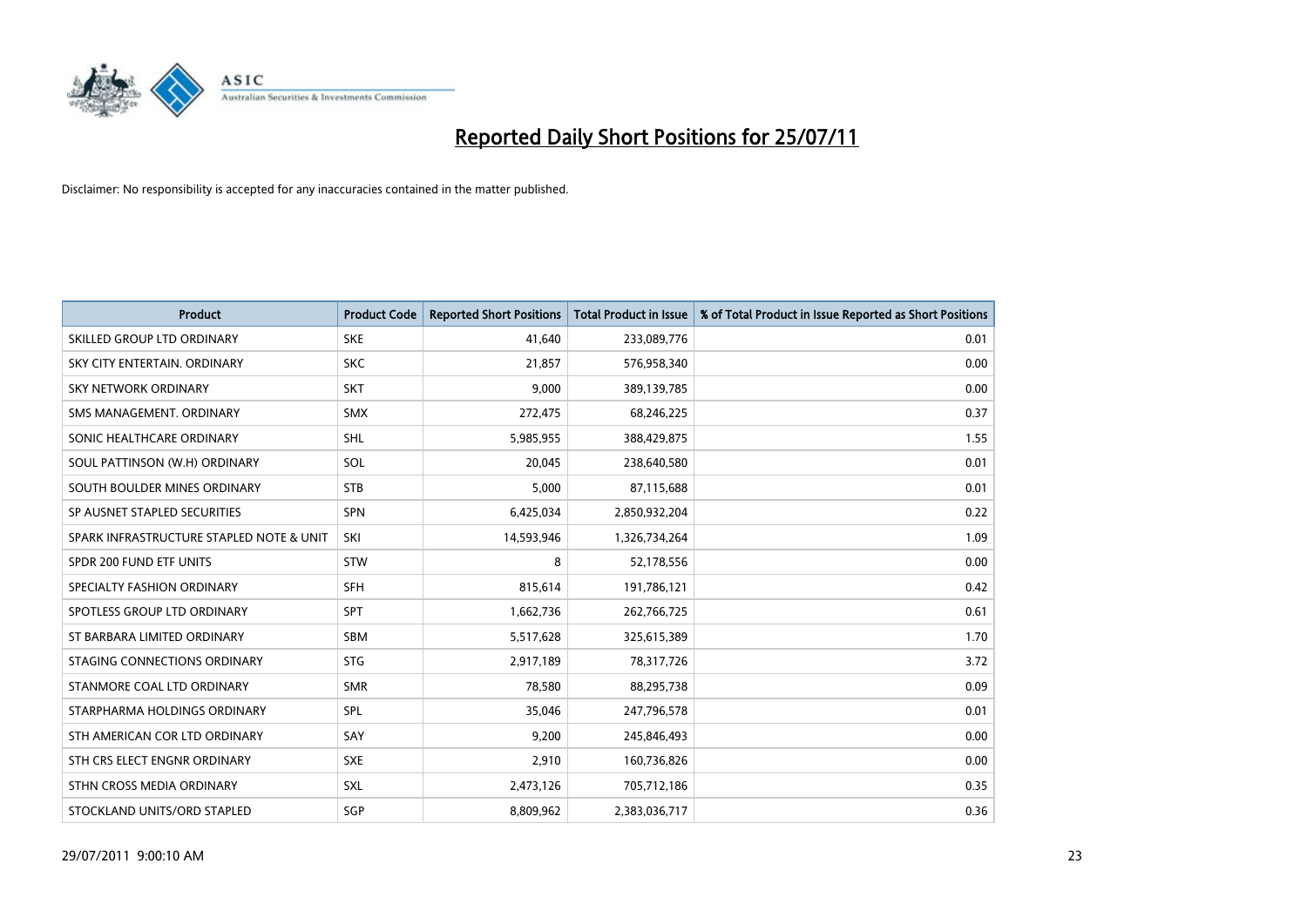

| <b>Product</b>                      | <b>Product Code</b> | <b>Reported Short Positions</b> | <b>Total Product in Issue</b> | % of Total Product in Issue Reported as Short Positions |
|-------------------------------------|---------------------|---------------------------------|-------------------------------|---------------------------------------------------------|
| STRAITS RES LTD. ORDINARY           | <b>SRQ</b>          | 7,729,179                       | 324,796,141                   | 2.37                                                    |
| STRIKE ENERGY LTD ORDINARY          | <b>STX</b>          | 3,383,988                       | 377,842,194                   | 0.90                                                    |
| <b>STW COMMUNICATIONS ORDINARY</b>  | SGN                 | 295,445                         | 364,310,964                   | 0.07                                                    |
| SUNCORP GROUP LTD ORDINARY          | <b>SUN</b>          | 8,026,926                       | 1,286,600,980                 | 0.58                                                    |
| SUNDANCE RESOURCES ORDINARY         | SDL                 | 26,692,292                      | 2,872,514,669                 | 0.92                                                    |
| SUNLAND GROUP LTD ORDINARY          | <b>SDG</b>          | 35,730                          | 224,881,794                   | 0.02                                                    |
| SUPER RET REP LTD ORDINARY          | <b>SUL</b>          | 126,674                         | 130,018,739                   | 0.09                                                    |
| <b>SWICK MINING ORDINARY</b>        | <b>SWK</b>          | 191,698                         | 236,724,970                   | 0.08                                                    |
| SYMEX HOLDINGS ORDINARY             | <b>SYM</b>          | 6,633                           | 189,166,670                   | 0.00                                                    |
| TABCORP HOLDINGS LTD ORDINARY       | <b>TAH</b>          | 5,425,551                       | 688,019,737                   | 0.79                                                    |
| <b>TALENT2 INTERNATION ORDINARY</b> | <b>TWO</b>          | 139,685                         | 144,672,415                   | 0.09                                                    |
| TANAMI GOLD NL ORDINARY             | <b>TAM</b>          | 229,000                         | 260,997,677                   | 0.09                                                    |
| TAP OIL LIMITED ORDINARY            | <b>TAP</b>          | 530,341                         | 240,967,311                   | 0.22                                                    |
| TASSAL GROUP LIMITED ORDINARY       | <b>TGR</b>          | 81,328                          | 146,304,404                   | 0.04                                                    |
| TATTS GROUP LTD ORDINARY            | <b>TTS</b>          | 14,612,233                      | 1,318,683,208                 | 1.11                                                    |
| <b>TECHNOLOGY ONE ORDINARY</b>      | <b>TNE</b>          | 20,930                          | 303,269,455                   | 0.01                                                    |
| TELECOM CORPORATION ORDINARY        | <b>TEL</b>          | 30,529,927                      | 1,924,707,065                 | 1.60                                                    |
| TELSTRA CORPORATION. ORDINARY       | <b>TLS</b>          | 69,260,059                      | 12,443,074,357                | 0.56                                                    |
| TEN NETWORK HOLDINGS ORDINARY       | <b>TEN</b>          | 37,172,893                      | 1,045,236,720                 | 3.58                                                    |
| TERANGA GOLD CORP CDI 1:1           | <b>TGZ</b>          | 220.620                         | 152,679,621                   | 0.13                                                    |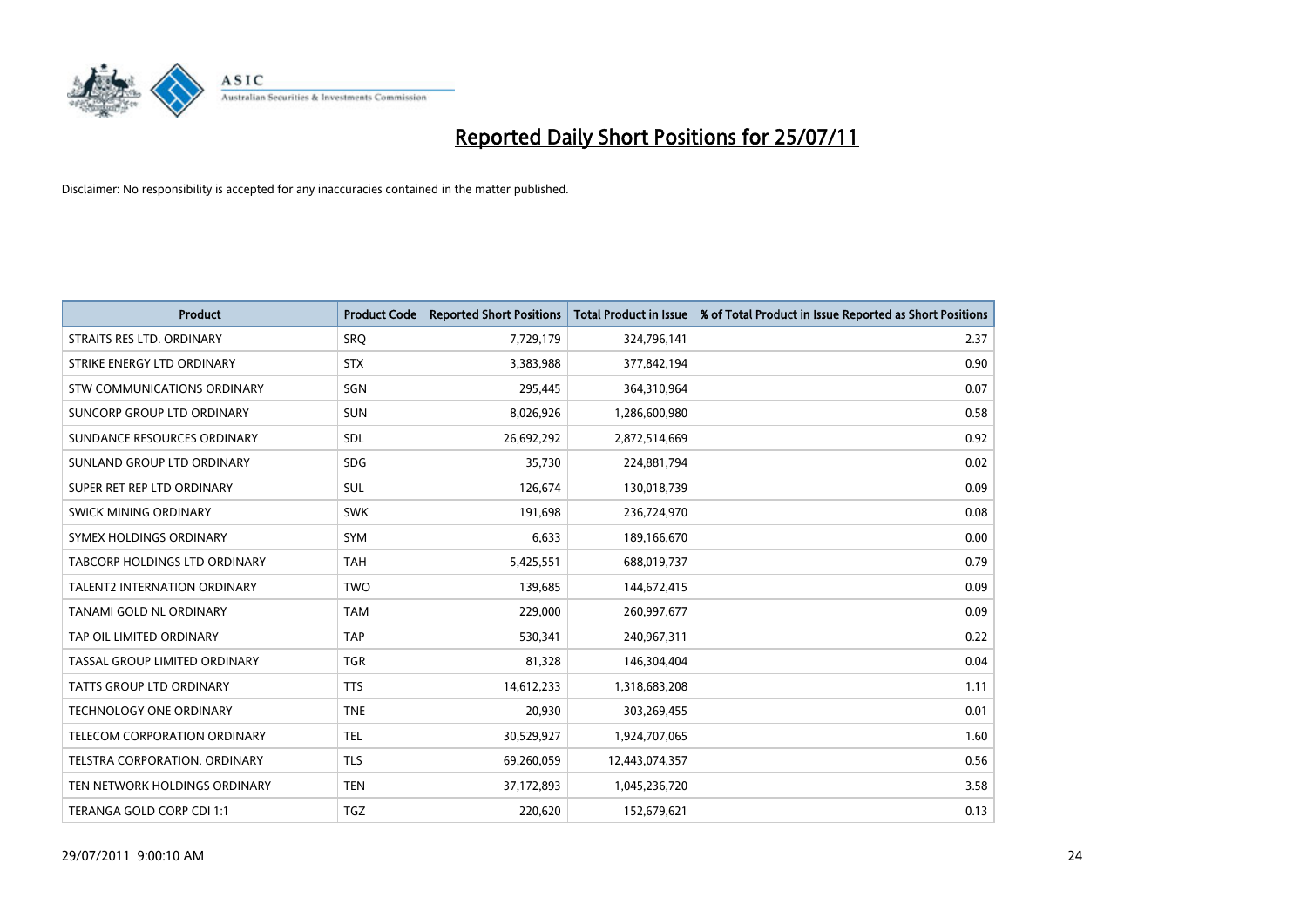

| <b>Product</b>                       | <b>Product Code</b> | <b>Reported Short Positions</b> | Total Product in Issue | % of Total Product in Issue Reported as Short Positions |
|--------------------------------------|---------------------|---------------------------------|------------------------|---------------------------------------------------------|
| TFS CORPORATION LTD ORDINARY         | <b>TFC</b>          | 105,020                         | 276,453,042            | 0.04                                                    |
| THE REJECT SHOP ORDINARY             | <b>TRS</b>          | 674,260                         | 26,071,170             | 2.59                                                    |
| THOR MINING PLC CHESS DEPOSITARY 1:1 | <b>THR</b>          | 2,307                           | 222,489,120            | 0.00                                                    |
| THORN GROUP LIMITED ORDINARY         | <b>TGA</b>          | 21,251                          | 146,091,970            | 0.01                                                    |
| <b>TIGER RESOURCES ORDINARY</b>      | <b>TGS</b>          | 175,118                         | 671,110,549            | 0.03                                                    |
| TIMBERCORP LIMITED ORDINARY          | <b>TIM</b>          | 90.074                          | 352,071,429            | 0.02                                                    |
| <b>TISHMAN SPEYER UNITS</b>          | <b>TSO</b>          | 49,427                          | 338,440,904            | 0.01                                                    |
| TNG LIMITED ORDINARY                 | <b>TNG</b>          | 4,321                           | 284,803,062            | 0.00                                                    |
| TOLL HOLDINGS LTD ORDINARY           | <b>TOL</b>          | 27,188,408                      | 710,128,531            | 3.76                                                    |
| TORO ENERGY LIMITED ORDINARY         | <b>TOE</b>          | 35,404                          | 964,936,676            | 0.00                                                    |
| TOWER LIMITED ORDINARY               | <b>TWR</b>          | 689,519                         | 265,176,580            | 0.26                                                    |
| <b>TOX FREE SOLUTIONS ORDINARY</b>   | <b>TOX</b>          | 16,739                          | 96,503,382             | 0.01                                                    |
| TPG TELECOM LIMITED ORDINARY         | <b>TPM</b>          | 6,204,065                       | 783,481,644            | 0.77                                                    |
| TRANSFIELD SERVICES ORDINARY         | <b>TSE</b>          | 6,525,257                       | 549,715,957            | 1.18                                                    |
| TRANSPACIFIC INDUST, ORDINARY        | <b>TPI</b>          | 12,662,743                      | 960,638,735            | 1.31                                                    |
| TRANSURBAN GROUP TRIPLE STAPLED SEC. | <b>TCL</b>          | 4,547,615                       | 1,443,543,731          | 0.32                                                    |
| TREASURY WINE ESTATE ORDINARY        | <b>TWE</b>          | 17,574,611                      | 647,227,144            | 2.73                                                    |
| TRINITY GROUP STAPLED SECURITIES     | <b>TCQ</b>          | 3,419                           | 203,405,927            | 0.00                                                    |
| TROY RESOURCES NL ORDINARY           | <b>TRY</b>          | 166,095                         | 87,996,823             | 0.18                                                    |
| UGL LIMITED ORDINARY                 | UGL                 | 5,071,874                       | 166,047,171            | 3.04                                                    |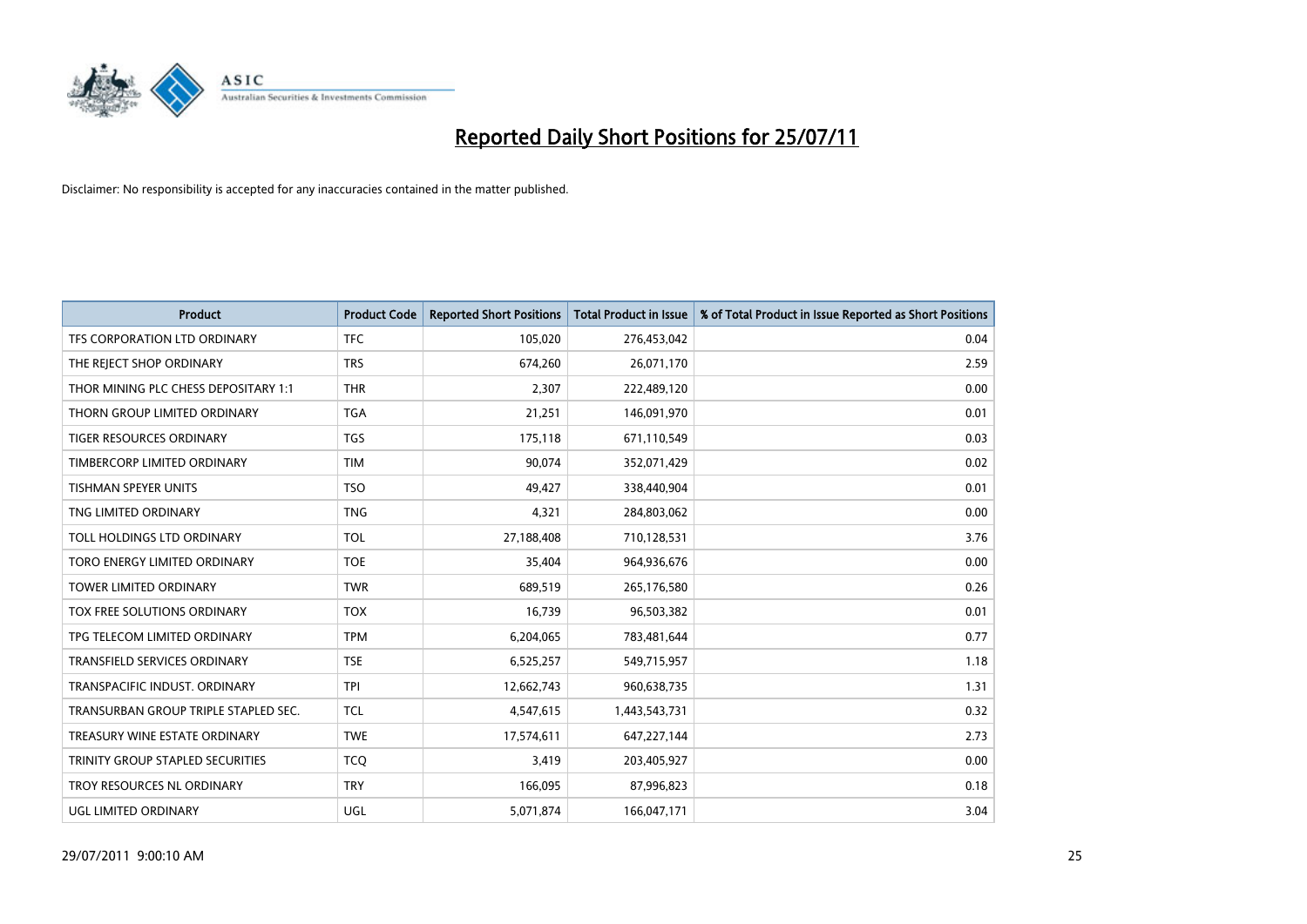

| <b>Product</b>                            | <b>Product Code</b> | <b>Reported Short Positions</b> | <b>Total Product in Issue</b> | % of Total Product in Issue Reported as Short Positions |
|-------------------------------------------|---------------------|---------------------------------|-------------------------------|---------------------------------------------------------|
| UNILIFE CORPORATION CDI 6:1               | <b>UNS</b>          | 811,363                         | 271,430,663                   | 0.30                                                    |
| VALAD PROPERTY GROUP STAPLED US PROHIBIT. | <b>VPG</b>          | 3,974,225                       | 115,108,116                   | 3.46                                                    |
| <b>VDM GROUP LIMITED ORDINARY</b>         | <b>VMG</b>          | 11,116                          | 193,127,749                   | 0.01                                                    |
| <b>VENTURE MINERALS ORDINARY</b>          | <b>VMS</b>          | 261,522                         | 221,093,592                   | 0.11                                                    |
| <b>VILLAGE ROADSHOW LTD ORDINARY</b>      | <b>VRL</b>          | 116,229                         | 151,458,556                   | 0.07                                                    |
| <b>VIRGIN BLUE HOLDINGS ORDINARY</b>      | <b>VBA</b>          | 25,222,027                      | 2,210,197,600                 | 1.12                                                    |
| <b>VISION GROUP HLDGS ORDINARY</b>        | <b>VGH</b>          | 78,000                          | 74,520,926                    | 0.10                                                    |
| VITA GROUP LTD ORDINARY                   | <b>VTG</b>          | 75,190                          | 142,499,800                   | 0.05                                                    |
| VITERRA INC CDI 1:1                       | <b>VTA</b>          | 3,828                           | 68,629,939                    | 0.01                                                    |
| <b>WATPAC LIMITED ORDINARY</b>            | <b>WTP</b>          | 66,195                          | 183,341,382                   | 0.03                                                    |
| <b>WDS LIMITED ORDINARY</b>               | <b>WDS</b>          | 701                             | 144,055,662                   | 0.00                                                    |
| WEBIET LIMITED ORDINARY                   | <b>WEB</b>          | 383,185                         | 75,319,056                    | 0.51                                                    |
| <b>WESFARMERS LIMITED ORDINARY</b>        | <b>WES</b>          | 17,023,935                      | 1,005,675,940                 | 1.67                                                    |
| WESFARMERS LIMITED PARTIALLY PROTECTED    | <b>WESN</b>         | 178,425                         | 151,396,222                   | 0.11                                                    |
| WESTERN AREAS NL ORDINARY                 | <b>WSA</b>          | 6,473,176                       | 179,735,899                   | 3.59                                                    |
| WESTERN DESERT RES. ORDINARY              | <b>WDR</b>          | 948                             | 206,935,914                   | 0.00                                                    |
| WESTFIELD GROUP ORD/UNIT STAPLED SEC      | <b>WDC</b>          | 11,855,989                      | 2,308,988,539                 | 0.50                                                    |
| WESTFIELD RETAIL TST UNIT STAPLED         | <b>WRT</b>          | 35,291,780                      | 3,054,166,195                 | 1.14                                                    |
| <b>WESTPAC BANKING CORP ORDINARY</b>      | <b>WBC</b>          | 37,449,625                      | 3,030,073,341                 | 1.21                                                    |
| WHITE ENERGY COMPANY ORDINARY             | <b>WEC</b>          | 4,308,457                       | 316,104,241                   | 1.34                                                    |